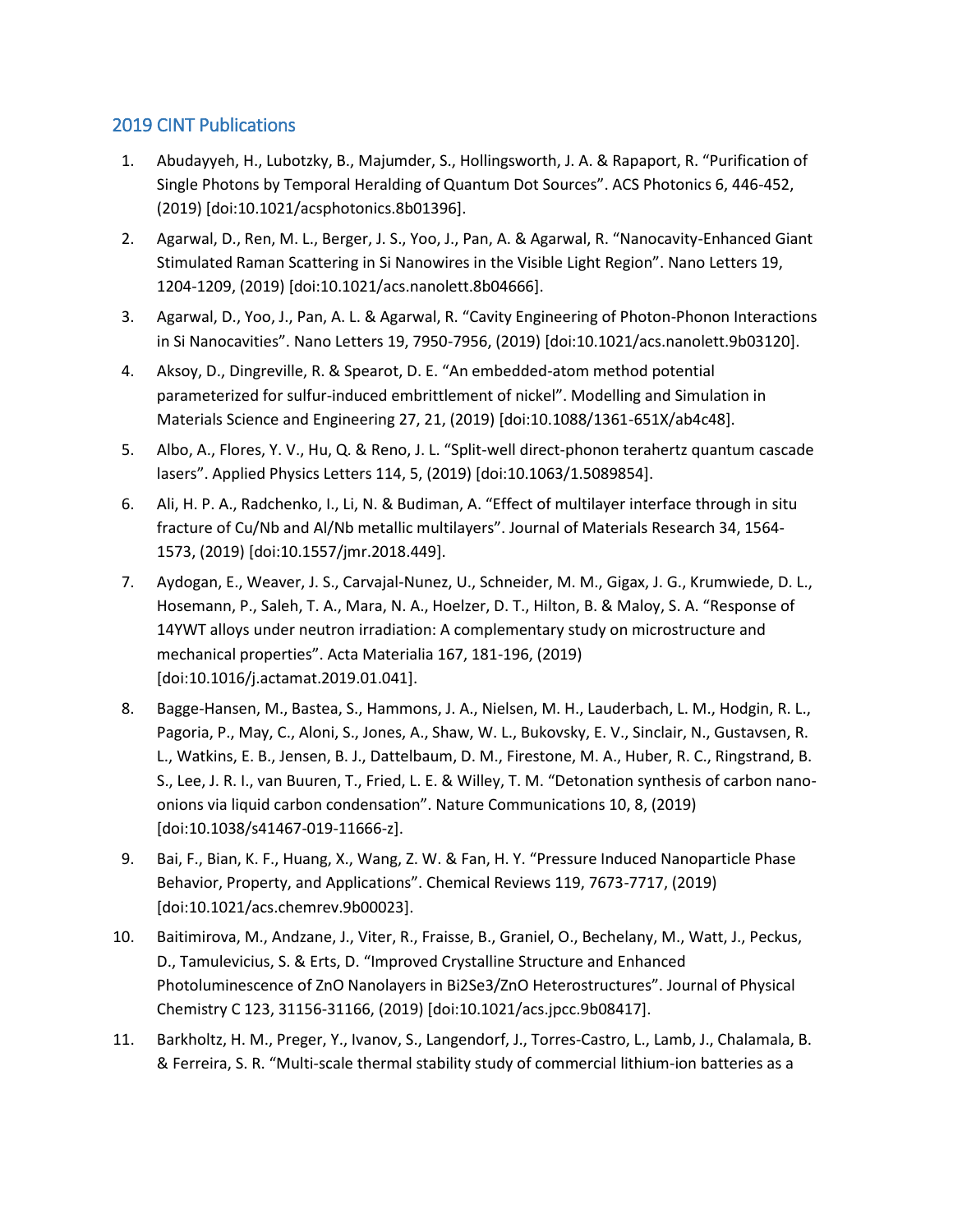function of cathode chemistry and state-of-charge". Journal of Power Sources 435, 9, (2019) [doi:10.1016/j.jpowsour.2019.226777].

- 12. Barr, C. M., El-Atwani, O., Kaoumi, D. & Hattar, K. "Interplay Between Grain Boundaries and Radiation Damage". Jom 71, 1233-1244, (2019) [doi:10.1007/s11837-019-03386-y].
- 13. Beechem, T. E., Saltonstall, C. B., Gilbert, T., Matson, J., Ugwu, F., Kasica, R., Bezares, F. J., Valentine, J. & Caldwell, J. D. "Influence of spatial dispersion on spectral tuning of phononpolaritons". Physical Review B 100, 11, (2019) [doi:10.1103/PhysRevB.100.205419].
- 14. Beierle, A., Gieri, P., Pan, H. Q., Heagy, M. D., Manjavacas, A. & Chowdhury, S. "Titanium nitride nanoparticles for the efficient photocatalysis of bicarbonate into formate". Solar Energy Materials and Solar Cells 200, 7, (2019) [doi:10.1016/j.solmat.2019.109967].
- 15. Bennet, R. K., Hojem, A. & Zink, B. L. "Thermal gradients and anomalous Nernst effects in membrane-supported nonlocal spin valves". Physical Review B 100, 12, (2019) [doi:10.1103/PhysRevB.100.104404].
- 16. Berg, M., Liu, F. Z., Smith, S., Copeland, G., Chan, C. K., Mohite, A. D., Beechem, T. E. & Ohta, T. "Imaging Atomically Thin Semiconductors Beneath Dielectrics via Deep Ultraviolet Photoemission Electron Microscopy". Physical Review Applied 12, 8, (2019) [doi:10.1103/PhysRevApplied.12.064064].
- 17. Bhowmick, S., Espinosa, H., Jungjohann, K., Pardoen, T. & Pierron, O. "Advanced microelectromechanical systems-based nanomechanical testing: Beyond stress and strain measurements". Mrs Bulletin 44, 487-493, (2019) [doi:10.1557/mrs.2019.123].
- 18. Billstrand, B., Bian, K. F., Alarid, L. & Fan, H. Y. "Surfactant-Assisted Synthesis of Monodisperse Methylammonium Lead Iodide Perovskite Nanocrystals". Journal of Nanoscience and Nanotechnology 19, 465-469, (2019) [doi:10.1166/jnn.2019.15768].
- 19. Blagg, K., Greymountain, T., Kern, W. & Singh, M. "Template-based electrodeposition and characterization of niobium nanowires". Electrochemistry Communications 101, 39-42, (2019) [doi:10.1016/j.elecom.2019.02.011].
- 20. Bogan, A., Studenikin, S., Korkusinski, M., Gaudreau, L., Zawadzki, P., Sachrajda, A., Tracy, L., Reno, J. & Hargett, T. "Single hole spin relaxation probed by fast single-shot latched charge sensing". Communications Physics 2, 8, (2019) [doi:10.1038/s42005-019-0113-0].
- 21. Bollinger, J. A. & Stevens, M. J. "Diverse balances of tubulin interactions and shape change drive and interrupt microtubule depolymerization". Soft Matter 15, 8137-8146, (2019) [doi:10.1039/c9sm01323g].
- 22. Bonca, J., Trugman, S. A. & Berciu, M. "Spectral function of the Holstein polaron at finite temperature". Physical Review B 100, 8, (2019) [doi:10.1103/PhysRevB.100.094307].
- 23. Boyce, B. L. & Uchic, M. D. "Progress toward autonomous experimental systems for alloy development". Mrs Bulletin 44, 273-280, (2019) [doi:10.1557/mrs.2019.75].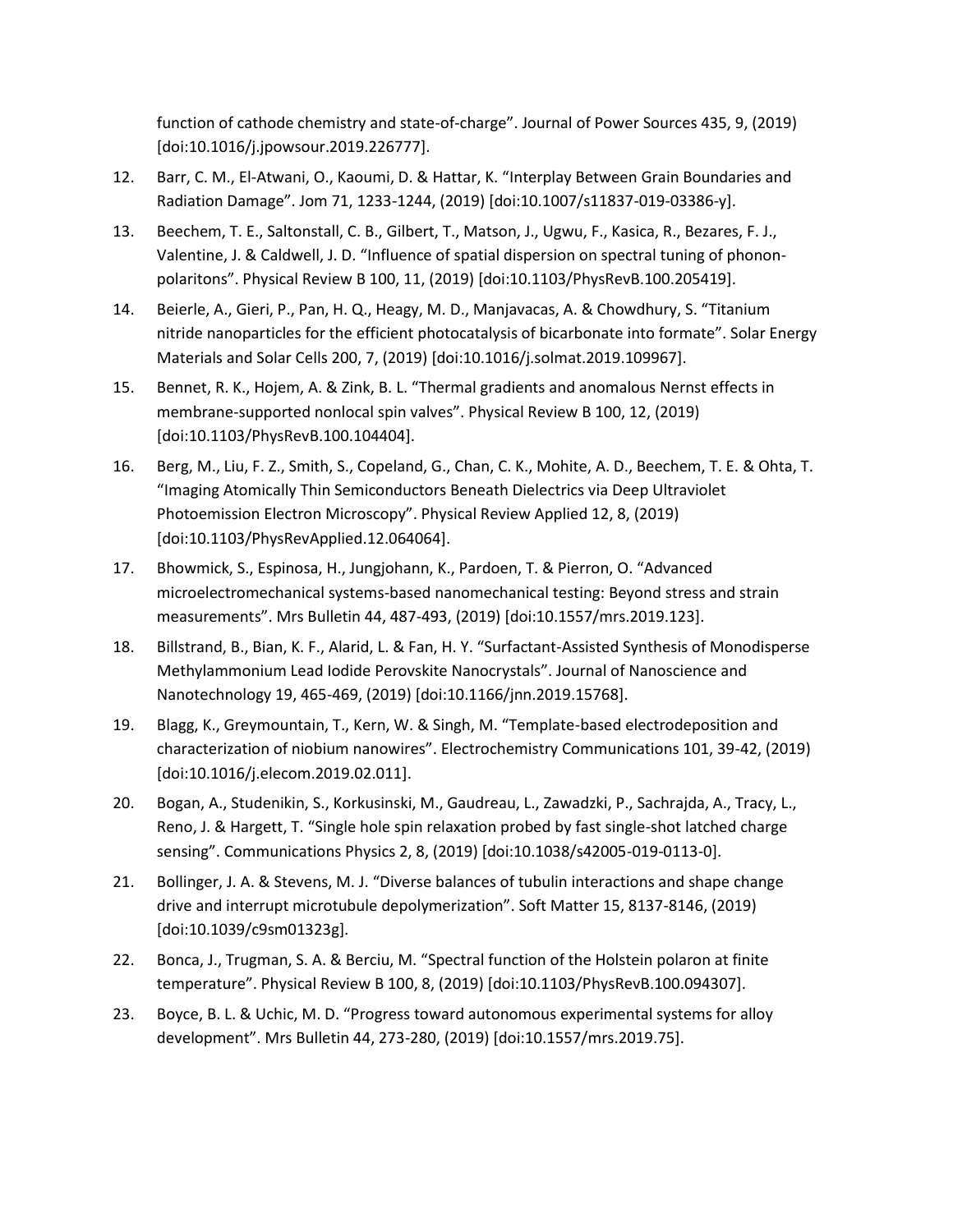- 24. Briot, N. J., Kosmidou, M., Dingreville, R., Hattar, K. & Balk, T. J. "In situ TEM investigation of self-ion irradiation of nanoporous gold". Journal of Materials Science 54, 7271-7287, (2019) [doi:10.1007/s10853-019-03385-z].
- 25. Bufford, D. C., Barr, C. M., Wang, B. M., Hattar, K. & Haque, A. "Application of In Situ TEM to Investigate Irradiation Creep in Nanocrystalline Zirconium". Jom 71, 3350-3357, (2019) [doi:10.1007/s11837-019-03701-7].
- 26. Buzi, L., Yeh, M., Yeh, Y. W., Donaldson, O. K., Patino, M. I., Trelewicz, J. R., Yao, N., Doerner, R. & Koel, B. E. "Deuterium and helium ion irradiation of nanograined tungsten and tungstentitanium alloys". Nuclear Materials and Energy 21, 6, (2019) [doi:10.1016/j.nme.2019.100713].
- 27. Cardozo, T. M., Galliez, A. P., Borges, I., Plasser, F., Aquino, A. J. A., Barbatti, M. & Lischka, H. "Dynamics of benzene excimer formation from the parallel-displaced dimer". Physical Chemistry Chemical Physics 21, 13916-13924, (2019) [doi:10.1039/c8cp06354k].
- 28. Casias, L. K., Morath, C. P., Steenbergen, E. H., Webster, P. T., Kim, J. K., Cowan, V. M., Balakrishnan, G. & Krishna, S. "Carrier concentration and transport in Be-doped InAsSb for infrared sensing applications". Infrared Physics & Technology 96, 184-191, (2019) [doi:10.1016/j.infrared.2018.11.024].
- 29. Chang, C. C., Nogan, J., Yang, Z. P., Kort-Kamp, W. J. M., Ross, W., Luk, T. S., Dalvit, D. A. R., Azad, A. & Chen, H. T. "Highly Plasmonic Titanium Nitride by Room-Temperature Sputtering". Scientific Reports 9, 9, (2019) [doi:10.1038/s41598-019-51236-3].
- 30. Chang, C. C., Zhao, Z. X., Li, D. F., Taylor, A. J., Fan, S. H. & Chen, H. T. "Broadband Linear-to-Circular Polarization Conversion Enabled by Birefringent Off-Resonance Reflective Metasurfaces". Physical Review Letters 122, 6, (2019) [doi:10.1103/PhysRevLett.123.237401].
- 31. Chen, A. P., Dai, Y. M., Eshghinejad, A., Liu, Z., Wang, Z. C., Bowlan, J., Knall, E., Civale, L., MacManus-Driscoll, J. L., Taylor, A. J., Prasankumar, R. P., Lookman, T., Li, J. Y., Yarotski, D. & Jia, Q. X. "Competing Interface and Bulk Effect-Driven Magnetoelectric Coupling in Vertically Aligned Nanocomposites". Advanced Science, 7, (2019) [doi:10.1002/advs.201901000].
- 32. Chen, A. P., Harrell, Z., Lu, P., Enriquez, E., Li, L. G., Zhang, B., Dowden, P., Chen, C. L., Wang, H. Y., MacManus-Driscoll, J. L. & Jia, Q. X. "Strain Enhanced Functionality in a Bottom-Up Approach Enabled 3D Super-Nanocomposites". Advanced Functional Materials 29, 8, (2019) [doi:10.1002/adfm.201900442].
- 33. Chen, A. P., Su, Q., Han, H., Enriquez, E. & Jia, Q. X. "Metal Oxide Nanocomposites: A Perspective from Strain, Defect, and Interface". Advanced Materials 31, 30, (2019) [doi:10.1002/adma.201803241].
- 34. Chen, E. Y., Deo, C. & Dingreville, R. "Atomistic simulations of temperature and direction dependent threshold displacement energies in alpha- and gamma-uranium". Computational Materials Science 157, 75-86, (2019) [doi:10.1016/j.commatsci.2018.10.026].
- 35. Chen, E. Y., Deo, C. & Dingreville, R. "Irradiation resistance of nanostructured interfaces in Zr-Nb metallic multilayers". Journal of Materials Research 34, 2239-2251, (2019) [doi:10.1557/jmr.2019.42].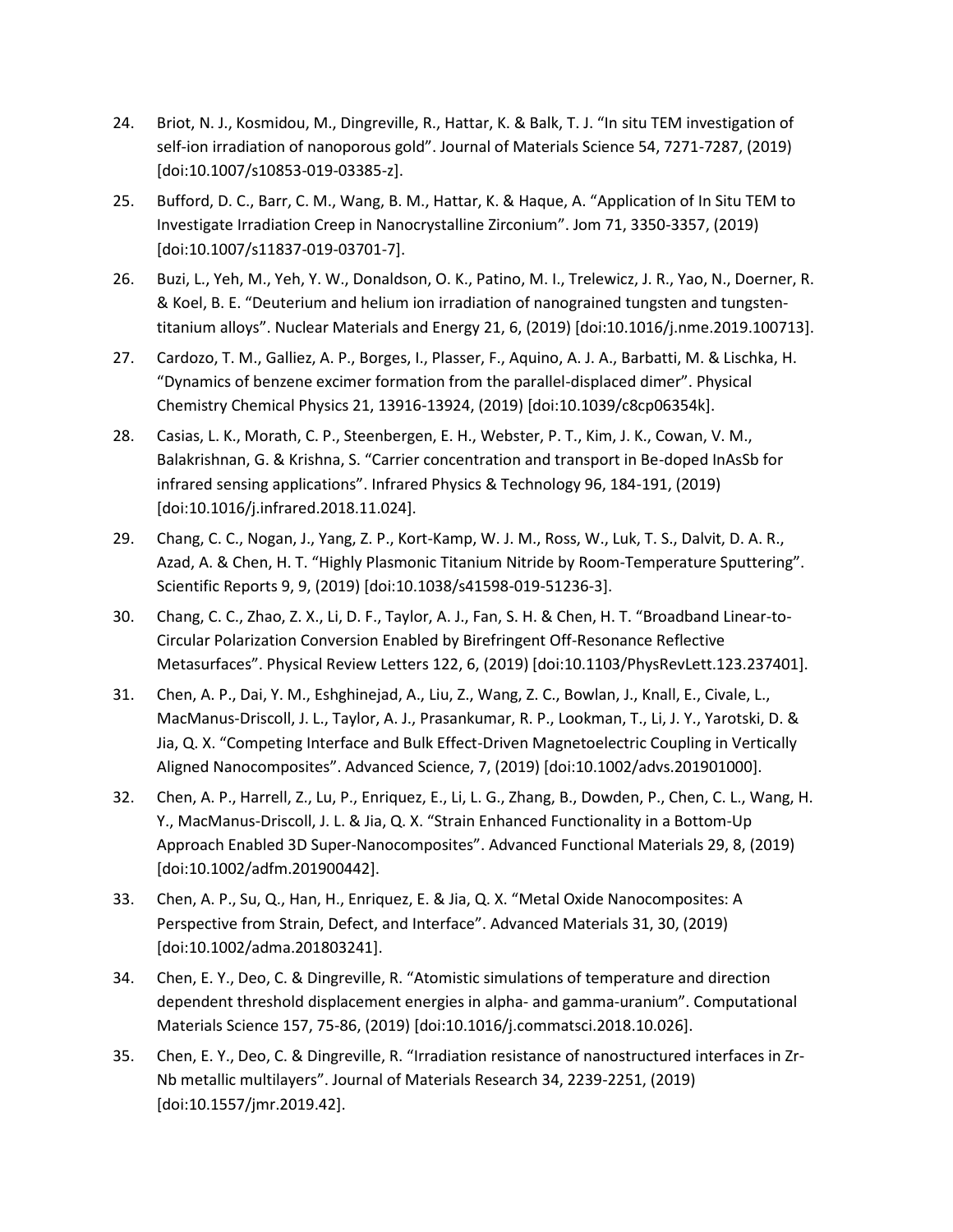- 36. Chen, J., Gao, L., Jin, Y., Reno, J. L. & Kumar, S. "High-intensity and low-divergence THz laser with 1D autofocusing symmetric Airy beams". Optics Express 27, 22877-22889, (2019) [doi:10.1364/oe.27.022877].
- 37. Chen, Y. X., Hintsala, E., Li, N., Becker, B. R., Cheng, J. Y., Nowakowski, B., Weaver, J., Stauffer, D. & Mara, N. A. "High-Throughput Nanomechanical Screening of Phase-Specific and Temperature-Dependent Hardness in AlxFeCrNiMn High-Entropy Alloys". Jom 71, 3368-3377, (2019) [doi:10.1007/s11837-019-03714-2].
- 38. Cheng, L., Wang, X. B., Yang, W. F., Chai, J. W., Yang, M., Chen, M. J., Wu, Y., Chen, X. X., Chi, D. Z., Goh, K. E. J., Zhu, J. X., Sun, H. D., Wang, S. J., Song, J. C. W., Battiato, M., Yang, H. & Chia, E. E. M. "Far out-of-equilibrium spin populations trigger giant spin injection into atomically thin MoS2". Nature Physics 15, 347-+, (2019) [doi:10.1038/s41567-018-0406-3].
- 39. Choi, H., Tai, Y. Y. & Zhu, J. X. "Spin-fermion model for skyrmions in MnGe derived from strong correlations". Physical Review B 99, 7, (2019) [doi:10.1103/PhysRevB.99.134437].
- 40. Clark, J. A., Santiso, E. E. & Frischknecht, A. L. "Morphology and proton diffusion in a coarsegrained model of sulfonated poly(phenylenes)". Journal of Chemical Physics 151, 12, (2019) [doi:10.1063/1.5116684].
- 41. Cong, S., Zou, G. F., Lou, Y. H., Yang, H., Su, Y., Zhao, J., Zhang, C., Ma, P. P., Lu, Z., Fan, H. Y. & Huang, Z. F. "Fabrication of Nickel Oxide Nanopillar Arrays on Flexible Electrodes for Highly Efficient Perovskite Solar Cells". Nano Letters 19, 3676-3683, (2019) [doi:10.1021/acs.nanolett.9b00760].
- 42. Cook, R. F. & DelRio, F. W. "Material Flaw Populations and Component Strength Distributions in the Context of the Weibull Function". Experimental Mechanics 59, 279-293, (2019) [doi:10.1007/s11340-018-0423-2].
- 43. Cook, R. F., DelRio, F. W. & Boyce, B. L. "Predicting strength distributions of MEMS structures using flaw size and spatial density". Microsystems & Nanoengineering 5, 12, (2019) [doi:10.1038/s41378-019-0093-y].
- 44. Cordova, D. L. M., Fender, S. S., Kam, T. M., Seyd, J., Albrecht, M., Lu, P., Fischer, R. & Johnson, D. C. "Designed Synthesis and Structure-Property Relationships of Kinetically Stable (PbSe)(1+delta) (m)(VSe2)(1) (m=1, 2, 3, 4) Heterostructures". Chemistry of Materials 31, 8473- 8483, (2019) [doi:10.1021/acs.chemmater.9b02826].
- 45. Cowen, B. J., El-Genk, M. S., Hattar, K. & Briggs, S. A. "Investigations of irradiation effects in crystalline and amorphous SiC". Journal of Applied Physics 126, 12, (2019) [doi:10.1063/1.5085216].
- 46. Croom, B. P., Jin, H., Noell, P. J., Boyce, B. L. & Li, X. D. "Collaborative ductile rupture mechanisms of high-purity copper identified by in situ X-ray computed tomography". Acta Materialia 181, 377-384, (2019) [doi:10.1016/j.actamat.2019.10.005].
- 47. Cui, Y. C., Derby, B., Li, N. & Misra, A. "Design of bicontinuous metallic nanocomposites for high-strength and plasticity". Materials & Design 166, 8, (2019) [doi:10.1016/j.matdes.2019.107602].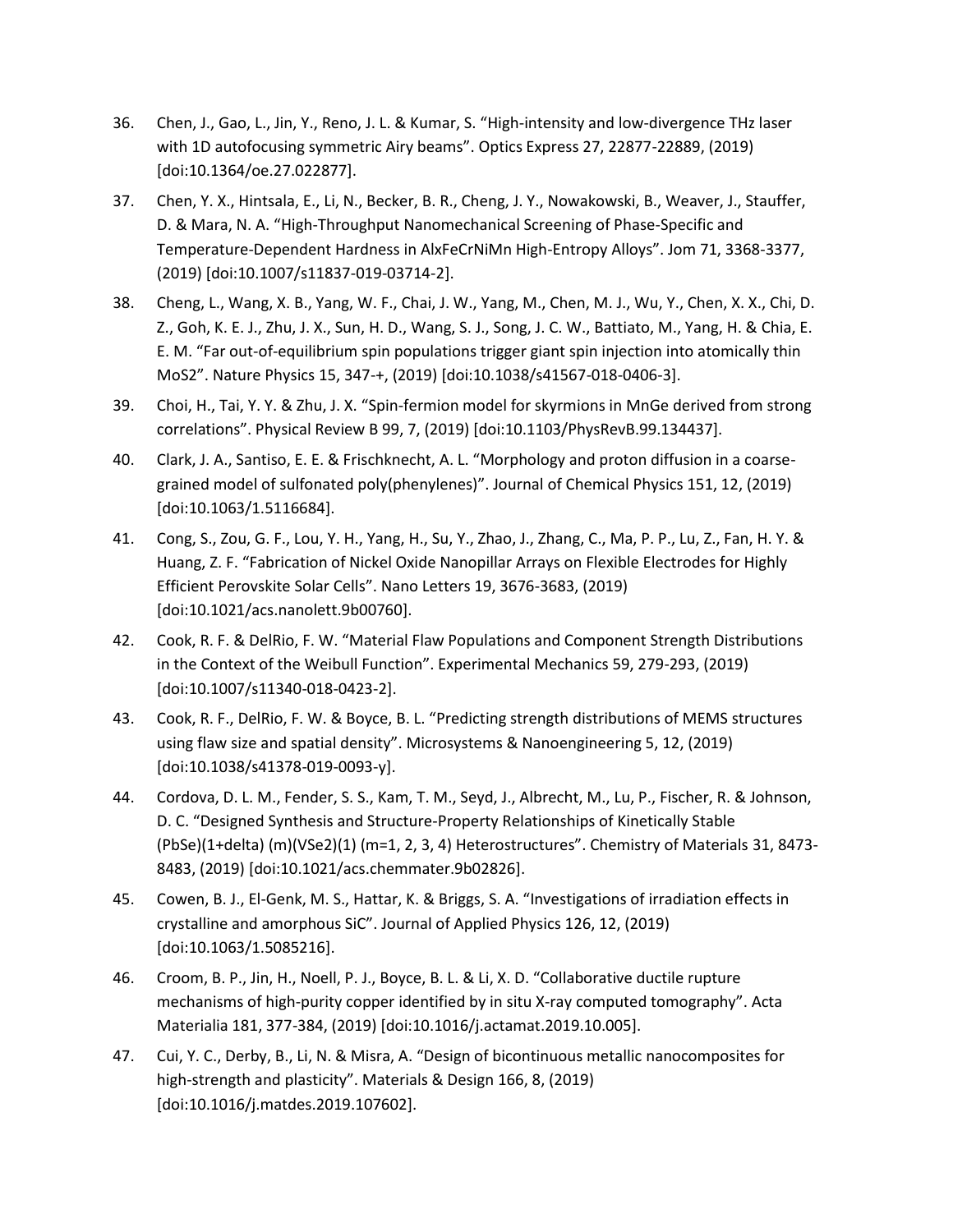- 48. Cui, Y. C., Li, N. & Misra, A. "An overview of interface-dominated deformation mechanisms in metallic nanocomposites elucidated using in situ straining in a TEM". Journal of Materials Research 34, 1469-1478, (2019) [doi:10.1557/jmr.2019.66].
- 49. Curry, M. J., Rudolph, M., England, T. D., Mounce, A. M., Jock, R. M., Bureau-Oxton, C., Harvey-Collard, P., Sharma, P. A., Anderson, J. M., Campbell, D. M., Wendt, J. R., Ward, D. R., Carr, S. M., Lilly, M. P. & Carroll, M. S. "Single-Shot Readout Performance of Two Heterojunction-Bipolar-Transistor Amplification Circuits at Millikelvin Temperatures". Scientific Reports 9, 8, (2019) [doi:10.1038/s41598-019-52868-1].
- 50. Curwen, C. A., Reno, J. L. & Williams, B. S. "Broadband continuous single-mode tuning of a short-cavity quantum-cascade VECSEL". Nature Photonics 13, 855-+, (2019) [doi:10.1038/s41566-019-0518-z].
- 51. Dattelbaum, D. M., Lang, J. M., Goodwin, P. M., Gibson, L. L., Gammel, W. P., Coe, J. D., Ticknor, C. & Leiding, J. A. "Shockwave compression and dissociation of ammonia gas". Journal of Chemical Physics 150, 10, (2019) [doi:10.1063/1.5063012].
- 52. de Bellefon, G. M., Bertsch, K. M., Chancey, M. R., Wang, Y. Q. & Thoma, D. J. "Influence of solidification structures on radiation-induced swelling in an additively-manufactured austenitic stainless steel". Journal of Nuclear Materials 523, 291-298, (2019) [doi:10.1016/j.jnucmat.2019.06.012].
- 53. Delker, C. J., Yoo, J., Swartzentruber, B. S. & Harris, C. T. "Position-Dependent Transport of n-pn Junctions in Axially Doped SiGe Nanowire Transistors". Ieee Electron Device Letters 40, 686- 689, (2019) [doi:10.1109/led.2019.2905527].
- 54. Dennett, C. A., Buller, D. L., Hattar, K. & Short, M. P. "Real-time thermomechanical property monitoring during ion beam irradiation using in situ transient grating spectroscopy". Nuclear Instruments & Methods in Physics Research Section B-Beam Interactions with Materials and Atoms 440, 126-138, (2019) [doi:10.1016/j.nimb.2018.10.025].
- 55. Dennis, A. M., Buck, M. R., Wang, F., Hartmann, N. F., Majumder, S., Casson, J. L., Watt, J. D., Doorn, S. K., Htoon, H., Sykora, M. & Hollingsworth, J. A. "Role of Interface Chemistry in Opening New Radiative Pathways in InP/CdSe Giant Quantum Dots with Blinking-Suppressed Two-Color Emission". Advanced Functional Materials 29, 10, (2019) [doi:10.1002/adfm.201809111].
- 56. Derby, B., Cui, Y. C., Baldwin, J., Arroyave, R., Dennkowicz, M. J. & Misra, A. "Processing of novel pseudomorphic Cu-Mo hierarchies in thin films". Materials Research Letters 7, 1-11, (2019) [doi:10.1080/21663831.2018.1546237].
- 57. Derby, B. K., Baldwin, J. K., Chen, D., Demkowicz, M. J., Wang, Y. Q. Q., Misra, A. & Li, N. "Faceted He-Filled "Pancakes" Confined within Nanoscale Metal Layers". Jom, 5, (2019) [doi:10.1007/s11837-019-03870-5].
- 58. Dervishi, E., Ji, Z. Q., Htoon, H., Sykora, M. & Doorn, S. K. "Raman spectroscopy of bottom-up synthesized graphene quantum dots: size and structure dependence". Nanoscale 11, 16571- 16581, (2019) [doi:10.1039/c9nr05345j].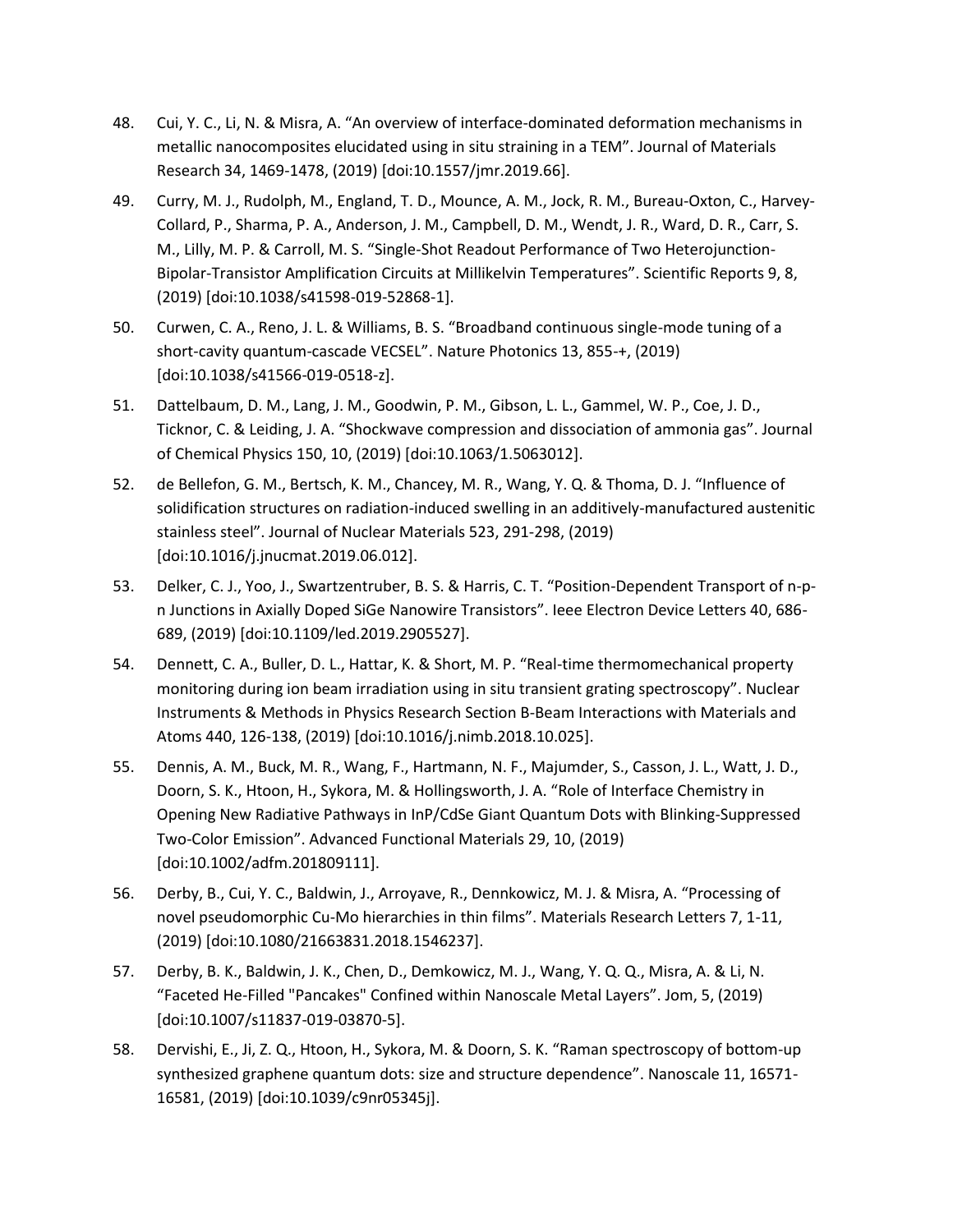- 59. Ding, J., Neffati, D., Li, Q., Su, R., Li, J., Xue, S., Shang, Z., Zahng, Y., Wang, H., Kulkarni, Y. & Zhang, X. "Thick grain boundary induced strengthening in nanocrystalline Ni alloy". Nanoscale 11, 23449-23458, (2019) [doi:10.1039/c9nr06843k].
- 60. Diouf, S. I. Y., Williams, D. J., Seifert, S., Londono-Calderon, A., Pettes, M. T., Sheehan, C. J. & Firestone, M. A. "Multi-stimuli responsive tetra-PPO60-PEO20 ethylene diamine block copolymer enables pH, temperature, and solvent regulation of Au nanoparticle composite plasmonic response". Polymer Chemistry 10, 6456-6472, (2019) [doi:10.1039/c9py01098j].
- 61. Dressler, A. D., Jost, E. W., Miers, J. C., Moore, D. G., Seepersad, C. C. & Boyce, B. L. "Heterogeneities dominate mechanical performance of additively manufactured metal lattice struts". Additive Manufacturing 28, 692-703, (2019) [doi:10.1016/j.addma.2019.06.011].
- 62. Du, J. L., Qiu, Y. H., Zhang, J., Huang, J. C., Wu, Z. M., Zhang, X. F., Wang, Y. H., Baldwin, J. K., Wang, Y. Q., Wang, Y. G. & Fu, E. G. "The alleviation of radiation-damage on Nb/MgO film driven by strain gradient in He ion irradiation". Applied Surface Science 465, 1014-1018, (2019) [doi:10.1016/j.apsusc.2018.09.174].
- 63. Efimov, A. "Different measures of speckle and coherence at the output of a multimode optical fiber". Journal of the Optical Society of America a-Optics Image Science and Vision 36, 1-11, (2019) [doi:10.1364/josaa.36.000001].
- 64. Efimov, A. "Simple Model for Spatial Coherence of Light at the Output of a Multimode Fiber". Journal of Lightwave Technology 37, 5647-5651, (2019) [doi:10.1109/jlt.2019.2915788].
- 65. El-Atwani, O., Esquivel, E., Aydogan, E., Martinez, E., Baldwin, J. K., Li, M., Uberuaga, B. P. & Maloy, S. A. "Unprecedented irradiation resistance of nanocrystalline tungsten with equiaxed nanocrystalline grains to dislocation loop accumulation". Acta Materialia 165, 118-128, (2019) [doi:10.1016/j.actamat.2018.11.024].
- 66. El-Atwani, O., Gigax, J., Chancey, M., Baldwin, J. K. S. & Maloy, S. A. "Nanomechanical properties of pristine and heavy ion irradiated nanocrystalline tungsten". Scripta Materialia 166, 159-163, (2019) [doi:10.1016/j.scriptamat.2019.03.014].
- 67. El-Atwani, O., Li, N., Li, M., Devaraj, A., Baldwin, J. K. S., Schneider, M. M., Sobieraj, D., Wrobel, J. S., Nguyen-Manh, D., Maloy, S. A. & Martinez, E. "Outstanding radiation resistance of tungsten-based high-entropy alloys". Science Advances 5, 9, (2019) [doi:10.1126/sciadv.aav2002].
- 68. Elkin, T., Copp, S. M., Hamblin, R. L., Martinez, J. S., Montano, G. A. & Rocha, R. C. "Synthesis of Terpyridine-Terminated Amphiphilic Block Copolymers and Their Self-Assembly into Metallo-Polymer Nanovesicles". Materials 12, 10, (2019) [doi:10.3390/ma12040601].
- 69. Evenstein, E., Rosy, Haber, S., Sclar, H., Houben, L., Leung, K., Leskes, M. & Noked, M. "Atomic surface reduction of interfaces utilizing vapor phase approach: High energy LiNixMnyCoz oxide as a test case". Energy Storage Materials 19, 261-269, (2019) [doi:10.1016/j.ensm.2018.12.014].
- 70. Fan, C. C., Li, Q., Ding, J., Liang, Y. X., Shang, Z. X., Li, J., Su, R. Z., Cho, J., Chen, D., Wang, Y. Q., Wang, J., Wang, H. Y. & Zhang, X. H. "Helium irradiation induced ultra-high strength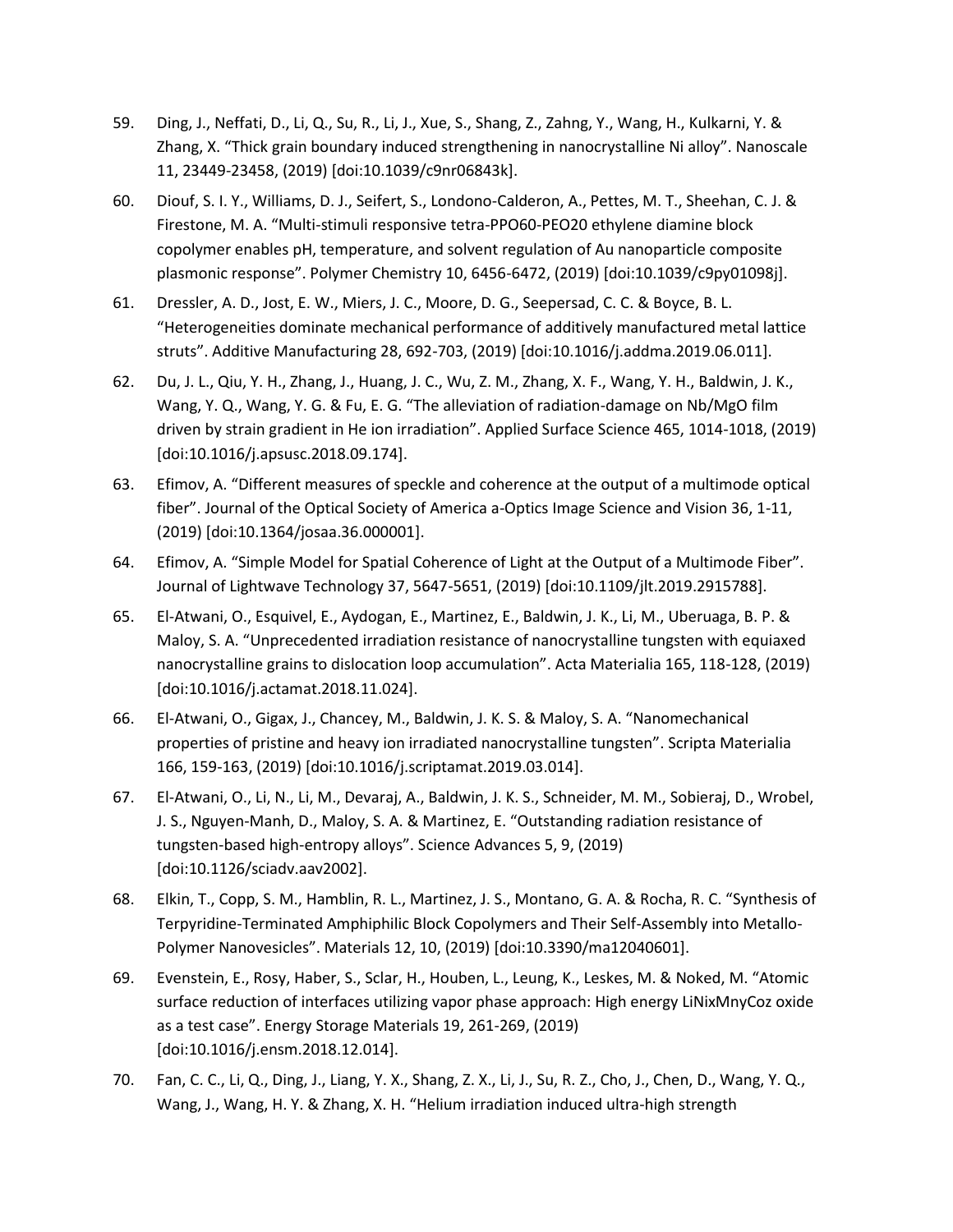nanotwinned Cu with nanovoids". Acta Materialia 177, 107-120, (2019) [doi:10.1016/j.actamat.2019.07.003].

- 71. Fan, C. C., Xie, D. Y., Li, J., Shang, Z. X., Chen, Y. X., Xue, S. C., Wang, J., Li, M. M., El-Azab, A., Wang, H. Y. & Zhang, X. H. "9R phase enabled superior radiation stability of nanotwinned Cu alloys via in situ radiation at elevated temperature". Acta Materialia 167, 248-256, (2019) [doi:10.1016/j.actamat.2019.01.037].
- 72. Fan, X., Nie, W. Y., Tsai, S. H., Wang, N. X., Huang, H. H., Cheng, Y. J., Wen, R. J., Ma, L. J., Yan, F. & Xia, Y. G. "PEDOT:PSS for Flexible and Stretchable Electronics: Modifications, Strategies, and Applications". Advanced Science, 41, (2019) [doi:10.1002/advs.201900813].
- 73. Fan, Z., Zhao, S. J., Jin, K., Chen, D., Osetskiy, Y. N., Wang, Y. Q., Bei, H. B., More, K. L. & Zhang, Y. W. "Helium irradiated cavity formation and defect energetics in Ni-based binary singlephase concentrated solid solution alloys". Acta Materialia 164, 283-292, (2019) [doi:10.1016/j.actamat.2018.10.040].
- 74. Fang, L., Schmeltzer, D., Zhu, J. X. & Saxena, A. "A tunneling current measurement scheme to observe Majorana-zero-mode-induced crossed Andreev reflection". New Journal of Physics 21, 14, (2019) [doi:10.1088/1367-2630/ab4c7e].
- 75. Farmer, T. O., Guo, E. J., Desautels, R. D., DeBeer-Schmitt, L., Chen, A. P., Wang, Z. C., Jia, Q. X., Borchers, J. A., Gilbert, D. A., Holladay, B., Sinha, S. K. & Fitzsimmons, M. R. "Nanoscale magnetization inhomogeneity within single phase nanopillars". Physical Review Materials 3, 8, (2019) [doi:10.1103/PhysRevMaterials.3.081401].
- 76. Fescenko, I., Laraoui, A., Smits, J., Mosavian, N., Kehayias, P., Seto, J., Bougas, L., Jarmola, A. & Acosta, V. M. "Diamond Magnetic Microscopy of Malarial Hemozoin Nanocrystals". Physical Review Applied 11, 19, (2019) [doi:10.1103/PhysRevApplied.11.034029].
- 77. Freixas, V. M., Ondarse-Alvarez, D., Tretiak, S., Makhov, D. V., Shalashilin, D. V. & Fernandez-Alberti, S. "Photoinduced non-adiabatic energy transfer pathways in dendrimer building blocks". Journal of Chemical Physics 150, 10, (2019) [doi:10.1063/1.5086680].
- 78. Frischknecht, A. L., Paren, B. A., Middleton, L. R., Koski, J. P., Tarver, J. D., Tyagi, M., Soles, C. L. & Winey, K. I. "Chain and Ion Dynamics in Precise Polyethylene Ionomers". Macromolecules 52, 7939-7950, (2019) [doi:10.1021/acs.macromol.9b01712].
- 79. Frischknecht, A. L. & Winey, K. I. "The evolution of acidic and ionic aggregates in ionomers during microsecond simulations". Journal of Chemical Physics 150, 10, (2019) [doi:10.1063/1.5085069].
- 80. Ganji, M., Paulk, A. C., Yang, J. C., Vahidi, N. W., Lee, S. H., Liu, R., Hossain, L., Arneodo, E. M., Thunemann, M., Shigyo, M., Tanaka, A., Ryu, S. B., Lee, S. W., Tchoe, Y., Marsala, M., Devor, A., Cleary, D. R., Martin, J. R., Oh, H., Gilja, V., Gentner, T. Q., Fried, S. I., Halgren, E., Cash, S. S. & Dayeh, S. A. "Selective Formation of Porous Pt Nanorods for Highly Electrochemically Efficient Neural Electrode Interfaces". Nano Letters 19, 6244-6254, (2019) [doi:10.1021/acs.nanolett.9b02296].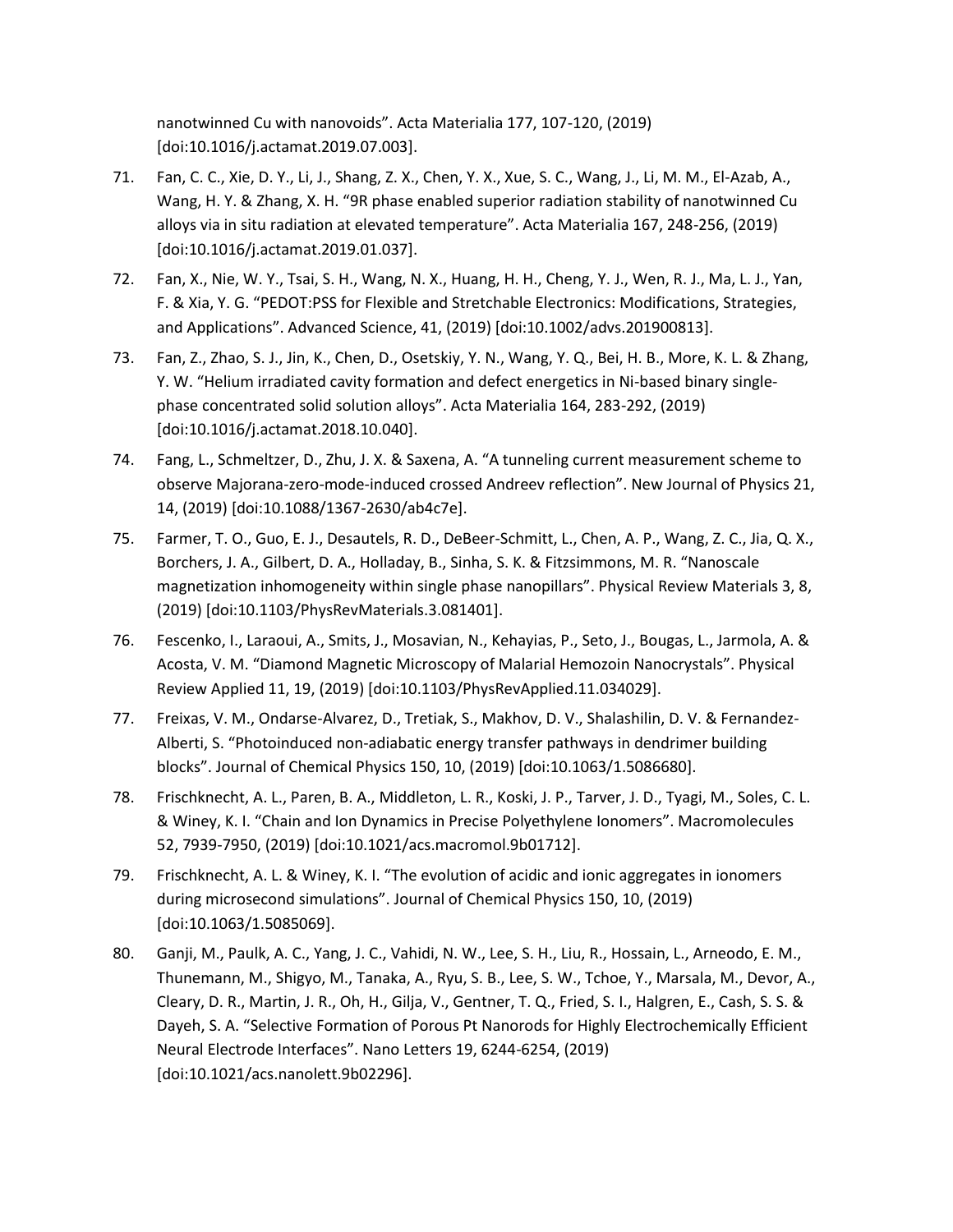- 81. Gao, L., Zhao, L., Reno, J. L. & Kumar, S. "Electrical tuning of a terahertz quantum cascade laser based on detuned intersubband absorption". Applied Physics Letters 115, 5, (2019) [doi:10.1063/1.5118770].
- 82. Getto, E., Baker, B., Tobie, B., Briggs, S., Hattar, K. & Knipling, K. "Effect of friction stir welding and self-ion irradiation on dispersoid evolution in oxide dispersion strengthened steel MA956 up to 25 dpa". Journal of Nuclear Materials 515, 407-419, (2019) [doi:10.1016/j.jnucmat.2018.12.040].
- 83. Ghosh, A., Trujillo, D. P., Choi, H., Nakhmanson, S. M., Alpay, S. P. & Zhu, J. X. "Electronic and Magnetic Properties of Lanthanum and Strontium Doped Bismuth Ferrite: A First-Principles Study". Scientific Reports 9, 10, (2019) [doi:10.1038/s41598-018-37339-3].
- 84. Ghosh, D., Acharya, D., Zhou, L. J., Nie, W. Y., Prezhdo, O. V., Tretiak, S. & Neukirch, A. J. "Lattice Expansion in Hybrid Perovskites: Effect on Optoelectronic Properties and Charge Carrier Dynamics". Journal of Physical Chemistry Letters 10, 5000-5007, (2019) [doi:10.1021/acs.jpclett.9b02020].
- 85. Gifford, B. J., He, X. W., Kim, M., Kwon, H., Saha, A., Sifain, A. E., Wang, Y. H., Htoon, H., Kilina, S., Doorn, S. K. & Tretiak, S. "Optical Effects of Divalent Functionalization of Carbon Nanotubes". Chemistry of Materials 31, 6950-6961, (2019) [doi:10.1021/acs.chemmater.9b01438].
- 86. Gifford, B. J., Saha, A., Weight, B. M., He, X. W., Ao, G. Y., Zheng, M., Htoon, H., Kilina, S., Doorn, S. K. & Tretiak, S. "Mod(n-m,3) Dependence of Defect-State Emission Bands in Aryl-Functionalized Carbon Nanotubes". Nano Letters 19, 8503-8509, (2019) [doi:10.1021/acs.nanolett.9b02926].
- 87. Gifford, B. J., Weight, B. M. & Kilina, S. "Interplay between Conjugated Backbone Units and Side Alkyl Groups in Chirality Sensitive Interactions of Single Walled Carbon Nanotubes with Polyfluorenes". Journal of Physical Chemistry C 123, 24807-24817, (2019) [doi:10.1021/acs.jpcc.9b04869].
- 88. Gigax, J. G., Baldwin, J. K., Sheehan, C. J., Maloy, S. A. & Li, N. "Microscale shear specimens for evaluating the shear deformation in single-crystal and nanocrystalline Cu and at Cu-Si interfaces". Journal of Materials Research 34, 1574-1583, (2019) [doi:10.1557/jmr.2019.104].
- 89. Gigax, J. G., Vo, H., McCulloch, Q., Chancey, M., Wang, Y. Q., Maloy, S. A., Li, N. & Hosemann, P. "Micropillar compression response of femtosecond laser-cut single crystal Cu and proton irradiated Cu". Scripta Materialia 170, 145-149, (2019) [doi:10.1016/j.scriptamat.2019.05.004].
- 90. Gubaev, K., Podryabinkin, E. V., Hart, G. L. W. & Shapeev, A. V. "Accelerating high-throughput searches for new alloys with active learning of interatomic potentials". Computational Materials Science 156, 148-156, (2019) [doi:10.1016/j.commatsci.2018.09.031].
- 91. Guo, J. Y., Wang, T., Zhao, H., Wang, X. K., Feng, S. F., Han, P., Sun, W. F., Ye, J. S., Situ, G., Chen, H. T. & Zhang, Y. "Reconfigurable Terahertz Metasurface Pure Phase Holograms". Advanced Optical Materials 7, 7, (2019) [doi:10.1002/adom.201801696].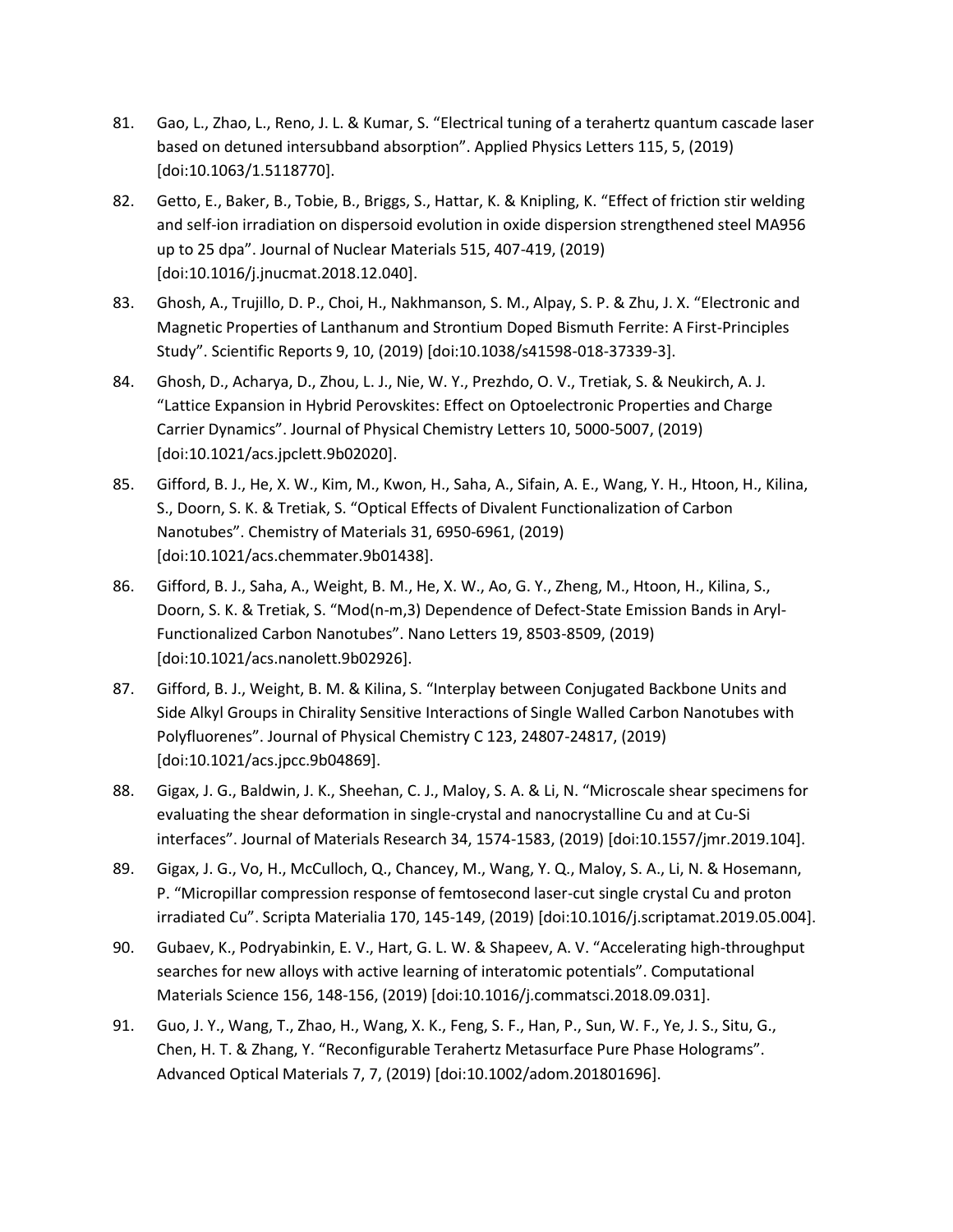- 92. Han, H., Karlicky, F., Pitchaimuthu, S., Shin, S. H. R. & Chen, A. P. "Highly Ordered N-Doped Carbon Dots Photosensitizer on Metal-Organic Framework-Decorated ZnO Nanotubes for Improved Photoelectrochemical Water Splitting". Small, 7, (2019) [doi:10.1002/smll.201902771].
- 93. Hao, G., Mosey, A., Jiang, X., Yost, A. J., Sapkota, K. R., Wang, G. T., Zhang, X., Zhang, J., N'Diaye, A. T., Cheng, R., Xu, X. & Dowben, P. A. "Nonvolatile voltage controlled molecular spin state switching". Applied Physics Letters 114, 5, (2019) [doi:10.1063/1.5054909].
- 94. Hardy, W. J., Harris, C. T., Sue, Y.-H., Chuang, Y., Moussa, J., Maurer, L. N., Li, J.-Y., Lu, T.-M. & Luhman, D. R. "Single and double hole quantum dots in strained Ge/SiGe quantum wells". Nanotechnology 30, (2019) [doi:10.1088/1361-6528/ab061e].
- 95. Harriman, T. A., Lee, J. K., Sung, G. Y. & Lucca, D. A. "Photoluminescence of Cerium Doped Si Nanocrystals Embedded in Silicon Nitride Films". Physica Status Solidi B-Basic Solid State Physics 256, 4, (2019) [doi:10.1002/pssb.201800706].
- 96. Harvey-Collard, P., Jacobson, N. T., Bureau-Oxton, C., Jock, R. M., Srinivasa, V., Mounce, A. M., Ward, D. R., Anderson, J. M., Manginell, R. P., Wendt, J. R., Pluym, T., Lilly, M. P., Luhman, D. R., Pioro-Ladriere, M. & Carroll, M. S. "Spin-orbit Interactions for Singlet-Triplet Qubits in Silicon". Physical Review Letters 122, 6, (2019) [doi:10.1103/PhysRevLett.122.217702].
- 97. Hayden, S. C., Chisholm, C., Grudt, R. O., Aguiar, J. A., Mook, W. M., Kotula, P. G., Pilyugina, T. S., Bufford, D. C., Hattar, K., Kucharski, T. J. & Taie, I. M. "Localized corrosion of low-carbon steel at the nanoscale". npj Materials Degradation 3, 17, (2019) [doi:10.1038/s41529-019- 0078-1].
- 98. He, C., Goodwin, P. M., Yunus, A. I., Dickson, R. M. & Petty, J. T. "A Split DNA Scaffold for a Green Fluorescent Silver Cluster". Journal of Physical Chemistry C 123, 17588-17597, (2019) [doi:10.1021/acs.jpcc.9b03773].
- 99. He, X. W., Sun, L. Y., Gifford, B. J., Tretiak, S., Piryatinski, A., Li, X. Q., Htoon, H. & Doorn, S. K. "Intrinsic limits of defect-state photoluminescence dynamics in functionalized carbon nanotubes". Nanoscale 11, 9125-9132, (2019) [doi:10.1039/c9nr02175b].
- 100. Hettiarachchi, E., Paul, S., Cadol, D., Frey, B. & Rubasinghege, G. "Mineralogy Controlled Dissolution of Uranium from Airborne Dust in Simulated Lung Fluids (SLFs) and Possible Health Implications". Environmental Science & Technology Letters 6, 62-67, (2019) [doi:10.1021/acs.estlett.8b00557].
- 101. Hu, Z. J., Kim, Y., Krishnamurthy, S., Avdeev, I. D., Nestoklon, M. O., Singh, A., Malko, A. V., Goupalov, S. V., Hollingsworth, J. A. & Htoon, H. "Intrinsic Exciton Photophysics of PbS Quantum Dots Revealed by Low-Temperature Single Nanocrystal Spectroscopy". Nano Letters 19, 8519-8525, (2019) [doi:10.1021/acs.nanolett.9b02937].
- 102. Huang, C. K., Andrews, H. L., Baker, R. C., Fleming, R. L., Kim, D., Kwan, T. J. T., Piryatinski, A., Pavlenko, V. & Simakov, E. I. "Modeling of diamond field emitter arrays for a compact source of high brightness electron beams". Journal of Applied Physics 125, 14, (2019) [doi:10.1063/1.5086292].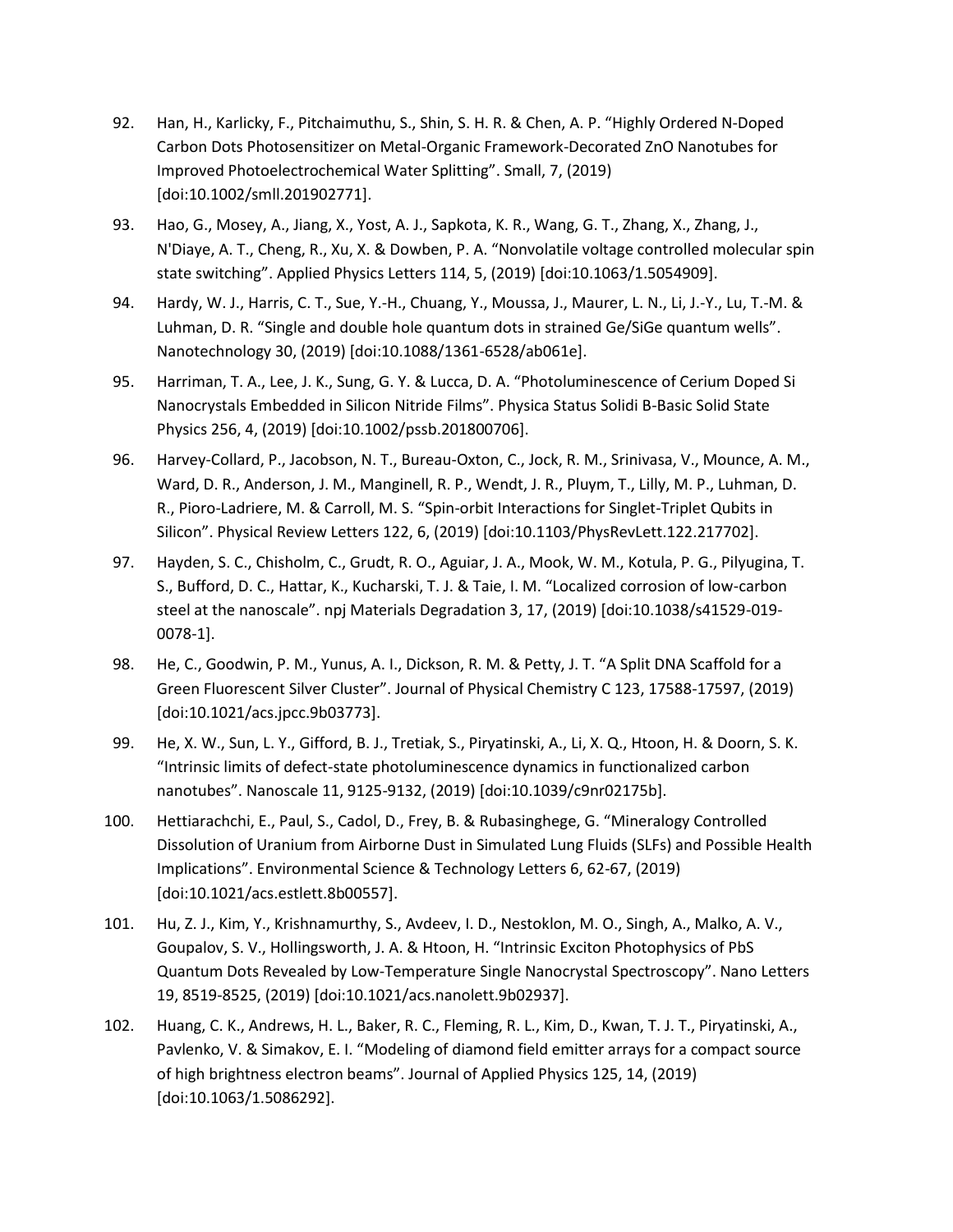- 103. Huber, D. L. "Controlling anisotropy in stereolithographically printed polymers". Journal of Materials Science 54, 2763-2765, (2019) [doi:10.1007/s10853-018-3110-x].
- 104. Huber, D. L. "Perspective: altering structure in a hierarchically assembled magnetic nanocomposite to rapidly tune optical reflection". Journal of Materials Science 54, 8059-8062, (2019) [doi:10.1007/s10853-019-03503-x].
- 105. Imam, Z. I. & Bachand, G. D. "Multicomponent and Multiphase Lipid Nanotubes Formed by Gliding Microtubule-Kinesin Motility and Phase-Separated Giant Unilamellar Vesicles". Langmuir 35, 16281-16289, (2019) [doi:10.1021/acs.langmuir.9b02637].
- 106. Innes-Gold, S. N., Pincus, P. A., Stevens, M. J. & Saleh, O. A. "Polyelectrolyte Conformation Controlled by a Trivalent-Rich Ion Jacket". Physical Review Letters 123, 6, (2019) [doi:10.1103/PhysRevLett.123.187801].
- 107. Islam, Z., Paoletta, A. L., Monterrosa, A. M., Schuler, J. D., Rupert, T. J., Hattar, K., Glavin, N. & Haque, A. "Heavy ion irradiation effects on GaN/AlGaN high electron mobility transistor failure at off-state". Microelectronics Reliability 102, 9, (2019) [doi:10.1016/j.microrel.2019.113493].
- 108. Jackson, S., Nakano, A., Vashishta, P. & Kalia, R. K. "Electrostrictive Cavitation in Water Induced by a SnO2 Nanoparticle". Acs Omega 4, 22274-22279, (2019) [doi:10.1021/acsomega.9b00979].
- 109. Jain, M., Velisavljevic, N., Baldwin, J. K., Knezevic, M., Mara, N. A., Beyerlein, I. J. & Pathak, S. "Structure and properties of pseudomorphically transformed bcc Mg in Mg/Nb multilayered nanolaminates studied using synchrotron X-ray diffraction". Journal of Applied Physics 126, 8, (2019) [doi:10.1063/1.5097249].
- 110. Ji, Z. Q., Dervishi, E., Doorn, S. K. & Sykora, M. "Size-Dependent Electronic Properties of Uniform Ensembles of Strongly Confined Graphene Quantum Dots". Journal of Physical Chemistry Letters 10, 953-959, (2019) [doi:10.1021/acs.jpclett.9b00119].
- 111. Jiang, W. L., Conroy, M. A., Kruska, K., Olszta, M. J., Droubay, T. C., Schwantes, J. M., Taylor, C. A., Price, P. M., Hattar, K. & Devanathan, R. "In Situ Study of Particle Precipitation in Metal-Doped CeO2 during Thermal Treatment and Ion Irradiation for Emulation of Irradiating Fuels". Journal of Physical Chemistry C 123, 2591-2601, (2019) [doi:10.1021/acs.jpcc.8b11027].
- 112. Jungjohann, K. L., Wheeler, D. R., Polsky, R., Brozik, S. M., Brozik, J. A. & Rudolph, A. R. "Liquidcell scanning transmission electron microscopy and fluorescence correlation spectroscopy of DNA-directed gold nanoparticle assemblies". Micron 119, 54-63, (2019) [doi:10.1016/j.micron.2018.11.004].
- 113. Kalb, D. M., Adikari, S. H., Hong-Geller, E. & Werner, J. H. "Single-cell correlations of mRNA and protein content in a human monocytic cell line after LPS stimulation". Plos One 14, 16, (2019) [doi:10.1371/journal.pone.0215602].
- 114. Kang, K. S., Kononov, A., Lee, C. W., Leveillee, J. A., Shapera, E. P., Zhang, X. & Schleife, A. "Pushing the frontiers of modeling excited electronic states and dynamics to accelerate materials engineering and design". Computational Materials Science 160, 207-216, (2019) [doi:10.1016/j.commatsci.2019.01.004].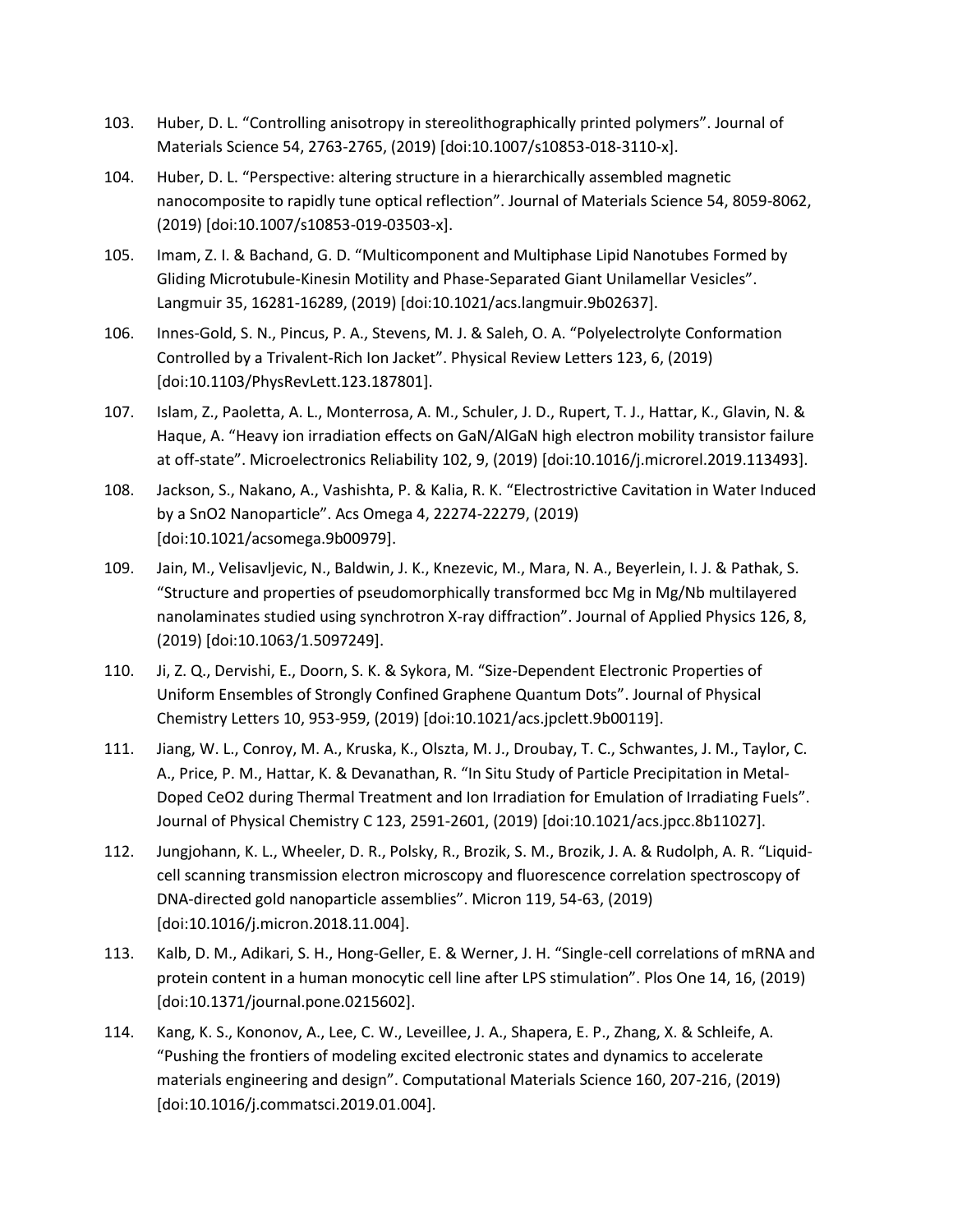- 115. Karl, N., Vabishchevich, P. P., Liu, S., Sinclair, M. B., Keeler, G. A., Peake, G. M. & Brener, I. "Alloptical tuning of symmetry protected quasi bound states in the continuum". Applied Physics Letters 115, 5, (2019) [doi:10.1063/1.5116031].
- 116. Karler, C., Alarid, L., Rosenberg, D. & Fan, H. Y. "Rapid Synthesis of Monodispersed TATB Microparticles in Ionic Liquid Micelles". Mrs Advances 4, 843-849, (2019) [doi:10.1557/adv.2018.623].
- 117. Kazeruni, N. M. B., Tsitkov, S. & Hess, H. "Assembling Molecular Shuttles Powered by Reversibly Attached Kinesins". Jove-Journal of Visualized Experiments, 7, (2019) [doi:10.3791/59068].
- 118. Khalatpour, A., Reno, J. L. & Hu, Q. "Phase-locked photonic wire lasers by pi coupling". Nature Photonics 13, 47-+, (2019) [doi:10.1038/s41566-018-0307-0].
- 119. Kim, J. S., Hazard, T. M., Houck, A. A. & Lyon, S. A. "A low-disorder metal-oxide-silicon double quantum dot". Applied Physics Letters 114, 5, (2019) [doi:10.1063/1.5075486].
- 120. Kim, Y., Choi, Y. S., Park, S. Y., Kim, T., Hong, S. P., Lee, T. H., Moon, C. W., Lee, J. H., Lee, D., Hong, B. H. & Jang, H. W. "Au decoration of a graphene microchannel for self-activated chemoresistive flexible gas sensors with substantially enhanced response to hydrogen". Nanoscale 11, 2966-2973, (2019) [doi:10.1039/c8nr09076a].
- 121. Kim, Y., Kwon, K. C., Kang, S., Kim, C., Kim, T. H., Hong, S. P., Park, S. Y., Suh, J. M., Choi, M. J., Han, S. & Janet, H. W. "Two-Dimensional NbS2 Gas Sensors for Selective and Reversible NO2 Detection at Room Temperature". Acs Sensors 4, 2395-2402, (2019) [doi:10.1021/acssensors.9b00992].
- 122. Kim, Y., Velizhanin, K. A., He, X. W., Sarpkaya, I., Yomogida, Y., Tanaka, T., Kataura, H., Doorn, S. K. & Htoon, H. "Photoluminescence Intensity Fluctuations and Temperature-Dependent Decay Dynamics of Individual Carbon Nanotube sp(3) Defects". Journal of Physical Chemistry Letters 10, 1423-1430, (2019) [doi:10.1021/acs.jpclett.8b03732].
- 123. Kombaiah, B., Edmondson, P. D., Wang, Y., Boatner, L. A. & Zhang, Y. "Mechanisms of radiation-induced segregation around He bubbles in a Fe-Cr-Ni crystal". Journal of Nuclear Materials 514, 139-147, (2019) [doi:10.1016/j.jnucmat.2018.11.030].
- 124. Koski, J. P., Krook, N. M., Ford, J., Yahata, Y., Ohno, K., Murray, C. B., Frischknecht, A. L., Composto, R. J. & Riggleman, R. A. "Phase Behavior of Grafted Polymer Nanocomposites from Field-Based Simulations". Macromolecules 52, 5110-5121, (2019) [doi:10.1021/acs.macromol.9b00720].
- 125. Kowalski, B. M., Manz, N., Bethke, D., Shaner, E. A., Serov, A. & Kalugin, N. G. "Role of humidity in oxidation of ultrathin GaSe". Materials Research Express 6, 5, (2019) [doi:10.1088/2053- 1591/ab1dd2].
- 126. Kramer, S. L. B., Jones, A., Mostafa, A., Ravaji, B., Tancogne-Dejean, T., Roth, C. C., Bandpay, M. G., Pack, K., Foster, J. T., Behzadinasab, M., Sobotka, J. C., McFarland, J. M., Stein, J., Spear, A. D., Newell, P., Czabaj, M. W., Williams, B., Simha, H., Gesing, M., Gilkey, L. N., Jones, C. A., Dingreville, R., Sanborn, S. E., Bignell, J. L., Cerrone, A. R., Keim, V., Nonn, A., Cooreman, S.,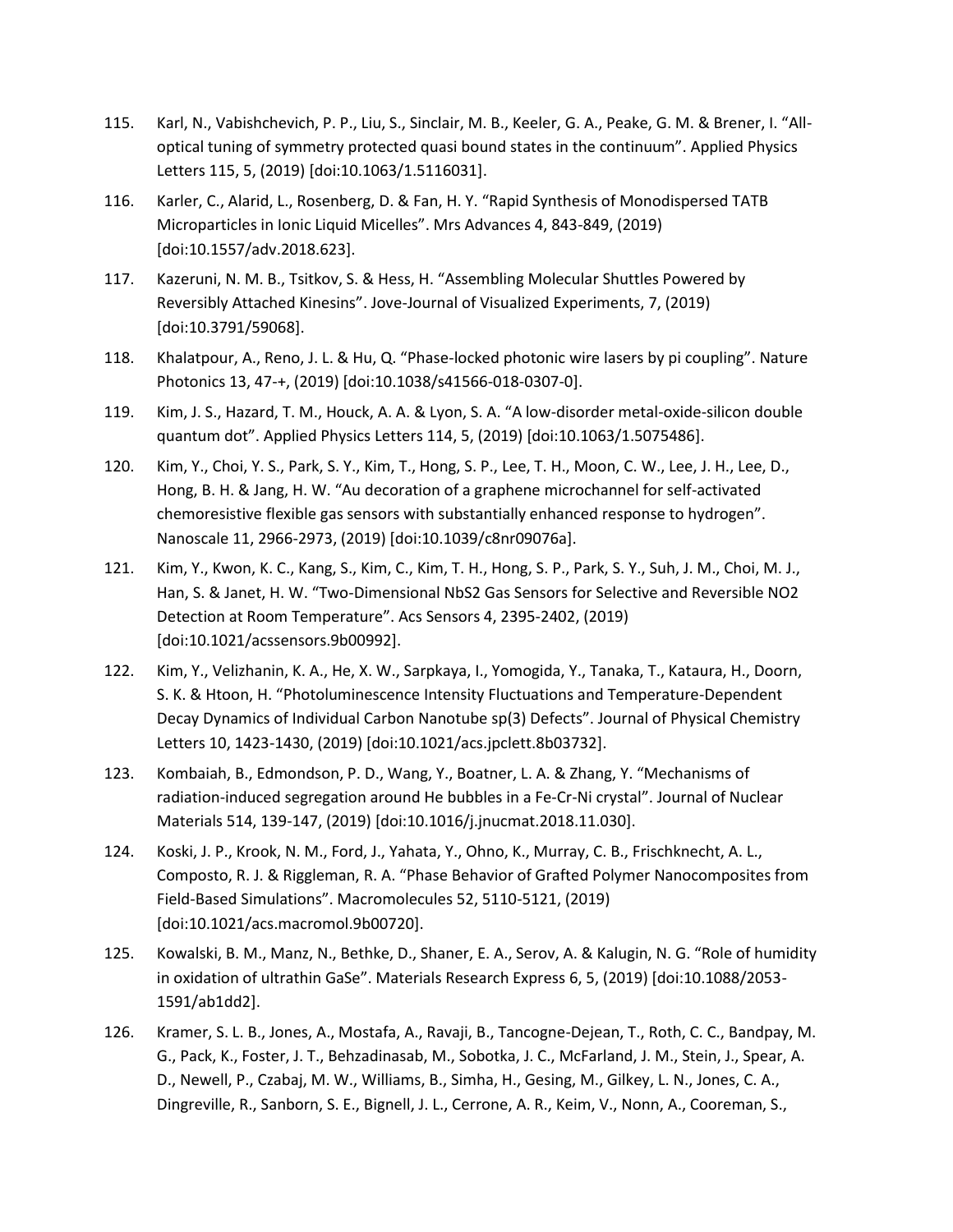Thibaux, P., Ames, N., Connor, D. O., Parno, M., Davis, B., Tucker, J., Coudrillier, B., Karlson, K. N., Ostien, J. T., Foulk, J. W., Hammetter, C. I., Grange, S., Emery, J. M., Brown, J. A., Bishop, J. E., Johnson, K. L., Ford, K. R., Brinckmann, S., Neilsen, M. K., Jackiewicz, J., Ravi-Chandar, K., Ivanoff, T., Salzbrenner, B. C. & Boyce, B. L. "The third Sandia fracture challenge: predictions of ductile fracture in additively manufactured metal". International Journal of Fracture 218, 5-61, (2019) [doi:10.1007/s10704-019-00361-1].

- 127. Kunka, C., Boyce, B. L., Foiles, S. M. & Dingreville, R. "Revealing inconsistencies in X-ray width methods for nanomaterials". Nanoscale 11, 22456-22466, (2019) [doi:10.1039/c9nr08268a].
- 128. Kwon, H., Kim, M., Nutz, M., Hartmann, N. F., Perrin, V., Meany, B., Hofmann, M. S., Clark, C. W., Htoon, H., Doorn, S. K., Hoegele, A. & Wang, Y. H. "Probing Trions at Chemically Tailored Trapping Defects". Acs Central Science 5, 1786-1794, (2019) [doi:10.1021/acscentsci.9b00707].
- 129. Kwon, J., Park, J. H., Delker, C. J., Harris, C. T., Swartzentruber, B., Das, S. R. & Janes, D. B. "Transitions between channel and contact regimes of low-frequency noise in many-layer MoS2 field effect transistors". Applied Physics Letters 114, 5, (2019) [doi:10.1063/1.5063501].
- 130. Lai, C. Y., Trugman, S. A. & Zhu, J. X. "Optical absorption spectroscopy in hybrid systems of plasmons and excitons". Nanoscale 11, 2037-2047, (2019) [doi:10.1039/c8nr02310g].
- 131. Lai, C. Y. & Zhu, J. X. "Ultrafast X-Ray Absorption Spectroscopy of Strongly Correlated Systems: Core Hole Effect". Physical Review Letters 122, 6, (2019) [doi:10.1103/PhysRevLett.122.207401].
- 132. Lechman, J. B., Bond, S. D., Bolintineanu, D. S., Grest, G. S., Yarrington, C. D. & Silbert, L. E. "Random walks on jammed networks: Spectral properties". Physical Review E 100, 6, (2019) [doi:10.1103/PhysRevE.100.012905].
- 133. Lee, S. R., Sharma, P. A., Lima-Sharma, A. L., Pan, W. & Nenoff, T. M. "Topological Quantum Materials for Realizing Majorana Quasiparticles". Chemistry of Materials 31, 26-51, (2019) [doi:10.1021/acs.chemmater.8b04383].
- 134. Lee, Y. H., Xiao, S., Kim, K. W., Reno, J. L., Bird, J. P. & Han, J. E. "Giant Zero Bias Anomaly due to Coherent Scattering from Frozen Phonon Disorder in Quantum Point Contacts". Physical Review Letters 123, 6, (2019) [doi:10.1103/PhysRevLett.123.056802].
- 135. Leroux, M., Balakirev, F. F., Miura, M., Agatsuma, K., Civale, L. & Maiorov, B. "Dynamics and Critical Currents in Fast Superconducting Vortices at High pulsed Magnetic Fields". Physical Review Applied 11, 10, (2019) [doi:10.1103/PhysRevApplied.11.054005].
- 136. Leveillee, J., Katan, C., Even, J., Ghosh, D., Nie, W., Mohite, A. D., Tretiak, S., Schleife, A. & Neukirch, A. J. "Tuning Electronic Structure in Layered Hybrid Perovskites with Organic Spacer Substitution". Nano Letters 19, 8732-8740, (2019) [doi:10.1021/acs.nanolett.9b03427].
- 137. Li, J. R., Liu, Z. D., Guo, Q. L., Yang, S. W., Xu, A. L., Wang, Z. W., Wang, G., Wang, Y. Q., Chen, D. & Ding, G. Q. "Controllable growth of vertically oriented graphene for high sensitivity gas detection". Journal of Materials Chemistry C 7, 5995-6003, (2019) [doi:10.1039/c9tc01246j].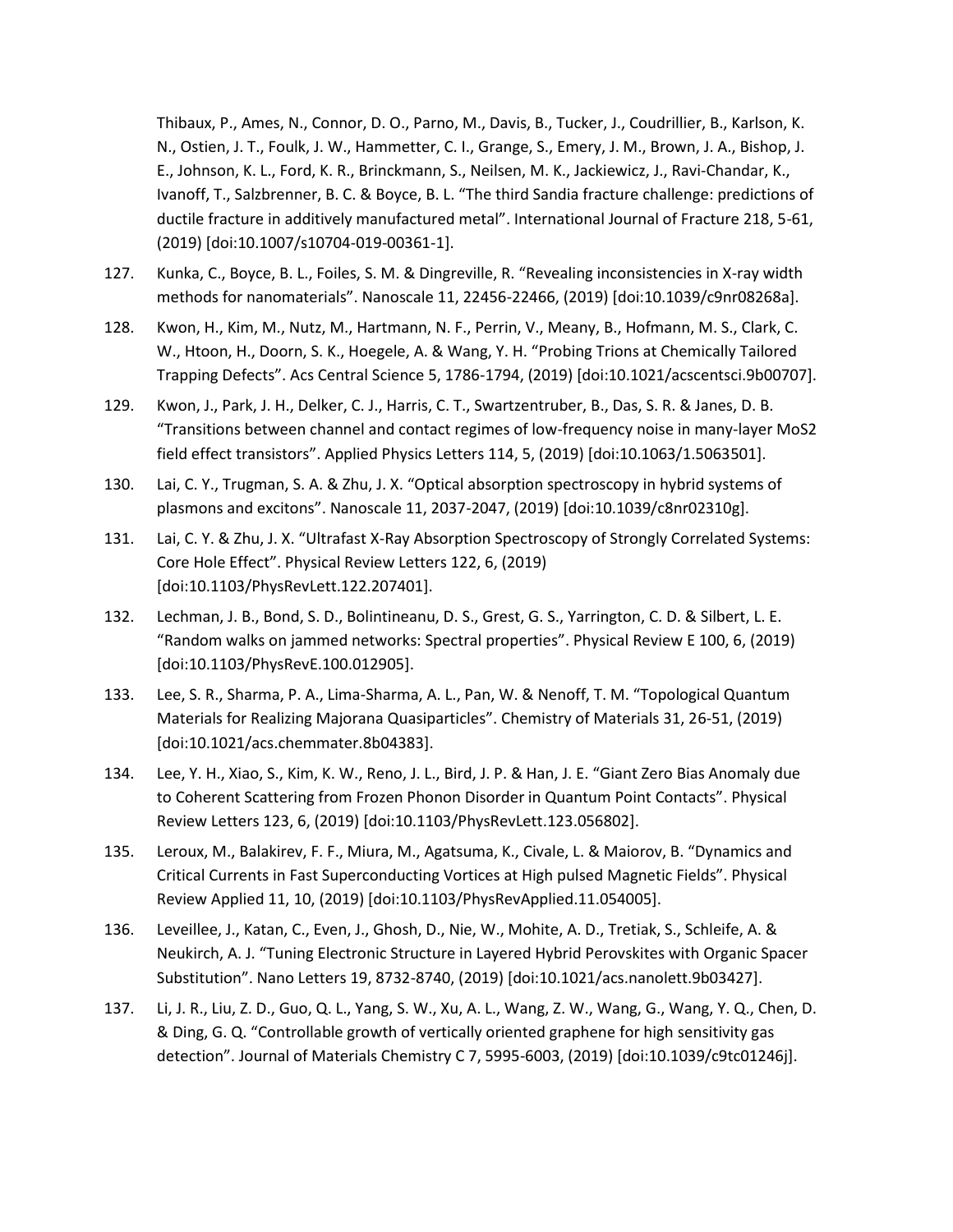- 138. Li, L. G., Cheng, J. L., Wang, H., Huang, J. J., Gao, X. Y., Wan, X. J., Misra, S., Zhang, B., Jian, J., Chen, A. P., Lu, P., Qian, X. F., Yang, K. S. & Wang, H. Y. "Interfacial Engineering Enabled Novel Bi-Based Layered Oxide Supercells with Modulated Microstructures and Tunable Physical Properties". Crystal Growth & Design 19, 7088-7095, (2019) [doi:10.1021/acs.cgd.9b00938].
- 139. Li, M. Y. M., Claire, F. J., Solomos, M. A., Tenney, S. M., Ivanov, S. A., Siegler, M. A. & Kempa, T. J. "Molecular chains of coordinated dimolybdenum isonicotinate paddlewheel clusters". Rsc Advances 9, 16492-16495, (2019) [doi:10.1039/c9ra03572a].
- 140. Li, M. Y. M. & Ivanov, S. A. "2D nanocrystalline ternary selenides Cu2MSe4 (M = Mo/W)". Dalton Transactions 48, 15795-15801, (2019) [doi:10.1039/c9dt03282g].
- 141. Li, N., Parker, S. S., Saleh, T. A., Maloy, S. A. & Nelson, A. T. "Intermediate temperature corrosion behaviour of Fe-12Cr-6Al-2Mo-0.2Si-0.03Y alloy (C26M) at 300-600 degrees C". Corrosion Science 157, 274-283, (2019) [doi:10.1016/j.corsci.2019.05.029].
- 142. Li, Q., Cho, J., Xue, S. C., Sun, X., Zhang, Y. F., Shang, Z. X., Wang, H. Y. & Zhang, X. H. "High temperature thermal and mechanical stability of high-strength nanotwinned Al alloys". Acta Materialia 165, 142-152, (2019) [doi:10.1016/j.actamat.2018.11.011].
- 143. Li, W. H., Ivanov, S., Mozaffari, S., Shanaiah, N. & Karim, A. M. "Palladium Acetate Trimer: Understanding Its Ligand-Induced Dissociation Thermochemistry Using Isothermal Titration Calorimetry, X-ray Absorption Fine Structure, and P-31 Nuclear Magnetic Resonance". Organometallics 38, 451-460, (2019) [doi:10.1021/acs.organomet.8b00787].
- 144. Liang, H., Grest, G. S. & Dobrynin, A. V. "Brush-Like Polymers and Entanglements: From Linear Chains to Filaments". Acs Macro Letters 8, 1328-1333, (2019) [doi:10.1021/acsmacrolett.9b00519].
- 145. Liu, P. C., Wang, Y. X., Gu, Q. L., Nanda, J., Watt, J. & Mitlin, D. "Dendrite-Free Potassium Metal Anodes in a Carbonate Electrolyte". Advanced Materials, 11, (2019) [doi:10.1002/adma.201906735].
- 146. Liu, Y. Q., Wang, L., Feng, H. X., Ren, X. T., Ji, J. J., Bai, F. & Fan, H. Y. "Microemulsion-Assisted Self-Assembly and Synthesis of Size-Controlled Porphyrin Nanocrystals with Enhanced Photocatalytic Hydrogen Evolution". Nano Letters 19, 2614-2619, (2019) [doi:10.1021/acs.nanolett.9b00423].
- 147. Lu, X. J., Chen, A. P., Dai, Y. M., Wei, B., Xu, H. W., Wen, J. G., Li, N., Luo, Y. K., Gao, X., Enriquez, E., Wang, Z. C., Dowden, P., Yang, W. G., Zhao, Y. S. & Jia, Q. X. "Metallic interface induced by electronic reconstruction in crystalline-amorphous bilayer oxide films". Science Bulletin 64, 1567-1572, (2019) [doi:10.1016/j.scib.2019.08.026].
- 148. Luo, Y., He, X. W., Kim, Y., Blackburn, J. L., Doorn, S. K., Htoon, H. & Strauf, S. "Carbon Nanotube Color Centers in Plasmonic Nanocavities: A Path to Photon Indistinguishability at Telecom Bands". Nano Letters 19, 9037-9044, (2019) [doi:10.1021/acs.nanolett.9b04069].
- 149. Makarov, N. S., Ramasamy, K., Jackson, A., Velarde, A., Castaneda, C., Archuleta, N., Hebert, D., Bergren, M. R. & McDaniel, H. "Fiber-Coupled Luminescent Concentrators for Medical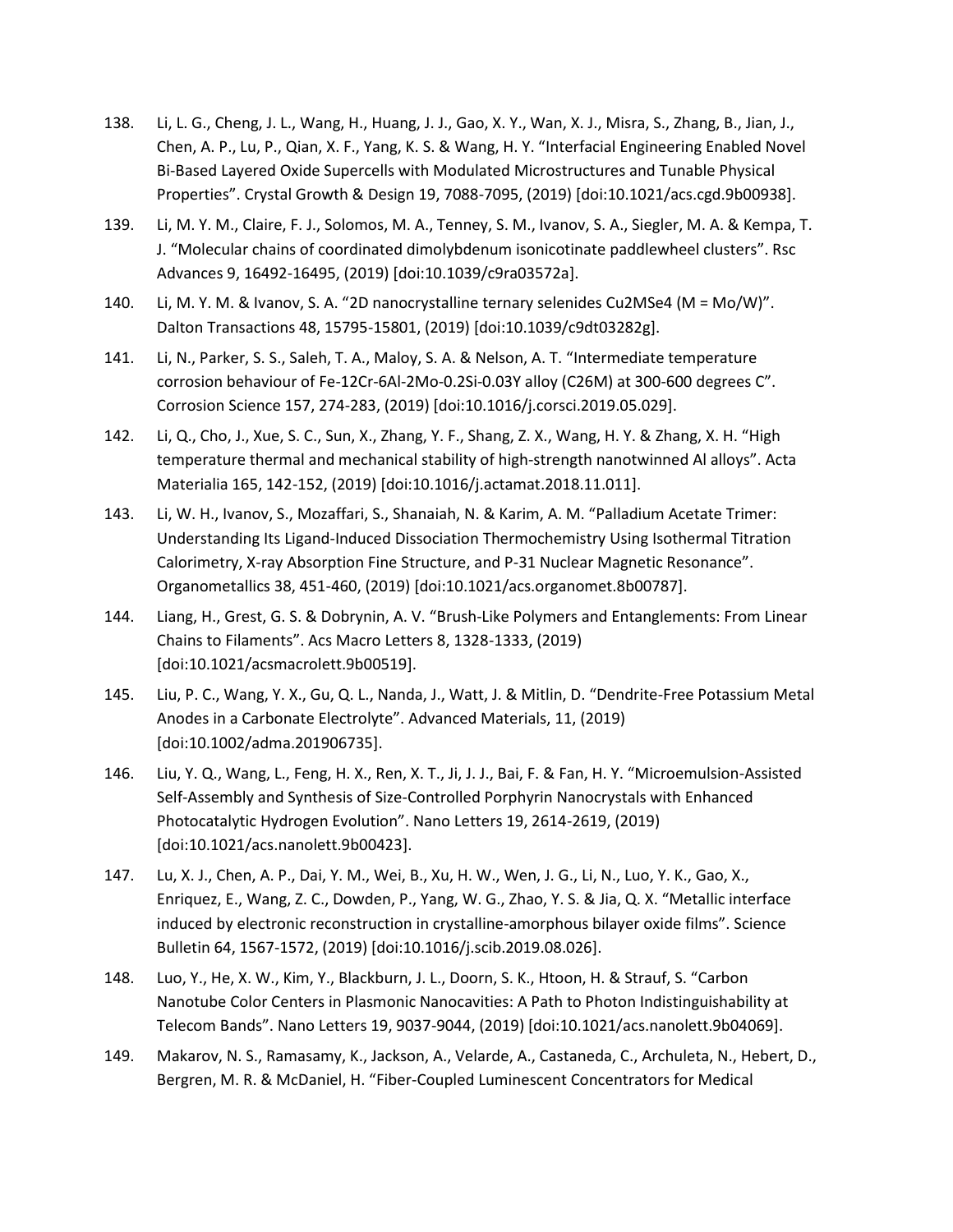Diagnostics, Agriculture, and Telecommunications". Acs Nano 13, 9112-9121, (2019) [doi:10.1021/acsnano.9b03335].

- 150. Martinez, H., VanDelinder, V., Imam, Z. I., Spoerke, E. D. & Bachand, G. D. "How non-bonding domains affect the active assembly of microtubule spools". Nanoscale 11, 11562-11568, (2019) [doi:10.1039/c9nr02059d].
- 151. Mazumder, S., Catalan, J. A., Delgado, A., Yamaguchi, H., Villarrubia, C. N., Mohite, A. D. & Kaul, A. B. "Opto-electro-mechanical percolative composites from 2D layered materials: Properties and applications in strain sensing". Composites Science and Technology 182, 11, (2019) [doi:10.1016/j.compscitech.2019.107687].
- 152. Mbatang, R., Xue, D. Q., Enriquez, E., Yuan, R. H., Han, H., Dowden, P., Wang, Q., Fohtung, E., Xue, D. Z., Lookman, T., Pennycook, S. J. & Chen, A. P. "Enhanced magnetism in lightly doped manganite heterostructures: strain or stoichiometry?". Nanoscale 11, 7364-7370, (2019) [doi:10.1039/c8nr09693g].
- 153. McComb, D. W., Lengyel, J. & Carter, C. B. "Cryogenic transmission electron microscopy for materials research". Mrs Bulletin 44, 924-928, (2019) [doi:10.1557/mrs.2019.283].
- 154. McDannald, A., Vijayan, S., Shi, J., Chen, A., Jia, Q. X., Aindow, M. & Jain, M. "Magnetic and tunable dielectric properties of DyCrO3 thin films". Journal of Materials Science 54, 8984-8994, (2019) [doi:10.1007/s10853-019-03524-6].
- 155. Meyer, K. C., Labriola, N. R., Darling, E. M. & Kaehr, B. "Shape-Preserved Transformation of Biological Cells into Synthetic Hydrogel Microparticles". Advanced Biosystems 3, 6, (2019) [doi:10.1002/adbi.201800285].
- 156. Micheva-Viteva, S. N., Ross, B. N., Gao, J., Adikari, S., Zhang, P. F., Mourant, J. R., Wu, T. H., Werner, J. H., Torres, A. G. & Hong-Geller, E. "Increased Mortality in Mice following Immunoprophylaxis Therapy with High Dosage of Nicotinamide in Burkholderia Persistent Infections". Infection and Immunity 87, 16, (2019) [doi:10.1128/iai.00592-18].
- 157. Mierzejewski, M., Prelovsek, P. & Bonca, J. "Einstein Relation for a Driven Disordered Quantum Chain in the Subdiffusive Regime". Physical Review Letters 122, 7, (2019) [doi:10.1103/PhysRevLett.122.206601].
- 158. Mills, A. R., Feldman, M. M., Monical, C., Lewis, P. J., Larson, K. W., Mounce, A. M. & Petta, J. R. "Computer-automated tuning procedures for semiconductor quantum dot arrays". Applied Physics Letters 115, 5, (2019) [doi:10.1063/1.5121444].
- 159. Ming, K. S., Gu, C., Su, Q., Wang, Y. Q., Zare, A., Lucca, D. A., Nastasi, M. & Wang, J. "Strength and plasticity of amorphous silicon oxycarbide". Journal of Nuclear Materials 516, 289-296, (2019) [doi:10.1016/j.jnucmat.2019.01.035].
- 160. Ming, K. S., Su, Q., Gu, C., Xie, D. Y., Wang, Y. Q., Nastasi, M. & Wang, J. "Influence of Metal Additives on Microstructure and Properties of Amorphous Metal-SiOC Composites". Jom 71, 2445-2451, (2019) [doi:10.1007/s11837-019-03484-x].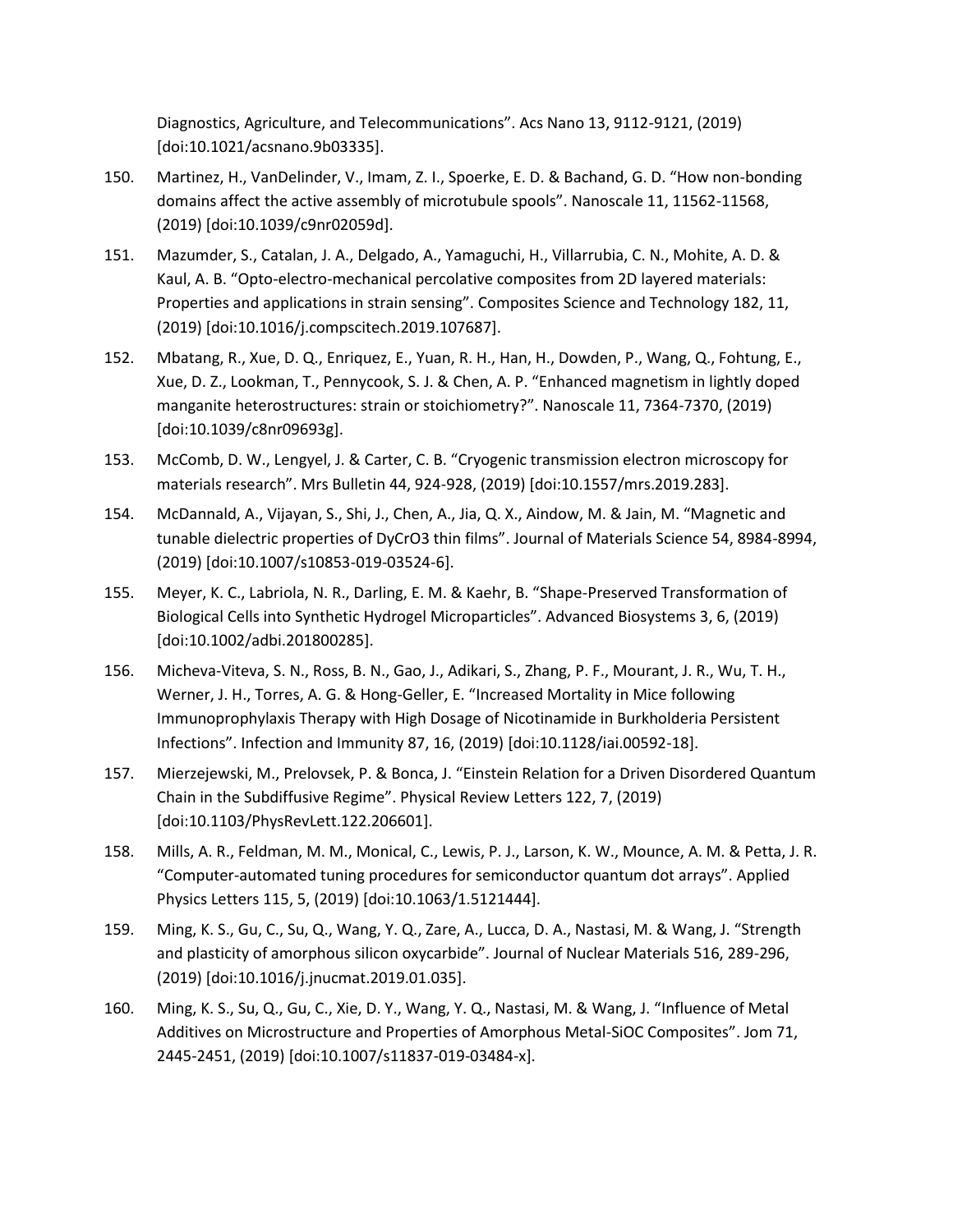- 161. Mishkat-Ul-Masabih, S. M., Aragon, A. A., Monavarian, M., Luk, T. S. & Feezell, D. F. "Electrically injected nonpolar GaN-based VCSELs with lattice-matched nanoporous distributed Bragg reflector mirrors". Applied Physics Express 12, 5, (2019) [doi:10.7567/1882- 0786/ab0576].
- 162. Mishkat-Ul-Masabih, S. M., Luk, T. S., Monavarian, M. & Feezell, D. F. "Polarization-pinned emission of a continuous-wave optically pumped nonpolar GaN-based VCSEL using nanoporous distributed Bragg reflectors". Optics Express 27, 9495-9501, (2019) [doi:10.1364/oe.27.009495].
- 163. Misra, S., Li, L. G., Zhang, D., Jian, J., Qi, Z. M., Fan, M., Chen, H. T., Zhang, X. H. & Wang, H. Y. "Self-Assembled Ordered Three-Phase Au-BaTiO3-ZnO Vertically Aligned Nanocomposites Achieved by a Templating Method". Advanced Materials 31, 8, (2019) [doi:10.1002/adma.201806529].
- 164. Muralidharan, A., Pratt, L. R., Chaudhari, M. I. & Rempe, S. B. "Quasi-Chemical Theory for Anion Hydration and Specific Ion Effects: Cl-(aq) vs. F-(aq). ". Chemical Physical Letters: X 4, 100037, (2019) [doi:10.1016/j.cpletx.2019.100037].
- 165. Nami, M., Rashidi, A., Monavarian, M., Mishkat-Ul-Masabih, S., Rishinaramangalam, A. K., Brueck, S. R. J. & Feezell, D. "Electrically Injected GHz-Class GaN/InGaN Core-Nanowire-Based mu LEDs: Carrier Dynamics and Nanoscale Homogeneity". ACS Photonics 6, 1618-1625, (2019) [doi:10.1021/acsphotonics.9b00639].
- 166. Nathaniel, J. E., 2nd, Lang, A. C., El-Atwani, O., Suri, P. K., Baldwin, J. K., Kirk, M. A., Wang, Y. & Taheri, M. L. "Toward high-throughput defect density quantification: A comparison of techniques for irradiated samples". Ultramicroscopy 206, 112820, (2019) [doi:10.1016/j.ultramic.2019.112820].
- 167. Nathaniel, J. E., Lang, A. C., El-Atwani, O., Suri, P. K., Baldwin, J. K., Kirk, M. A., Wang, Y. Q. & Taheri, M. L. "Toward high-throughput defect density quantification: A comparison of techniques for irradiated samples". Ultramicroscopy 206, 9, (2019) [doi:10.1016/j.ultramic.2019.112820].
- 168. Ndefru, B. G., Ringstrand, B. S., Diouf, S. I. Y., Seifert, S., Leal, J. H., Semelsberger, T. A., Dreier, T. A. & Firestone, M. A. "Multiscale additive manufacturing of polymers using 3D photoprintable self-assembling ionic liquid monomers". Molecular Systems Design & Engineering 4, 580-585, (2019) [doi:10.1039/c8me00106e].
- 169. O'Connor, T. C., Hopkins, A. & Robbins, M. O. "Stress Relaxation in Highly Oriented Melts of Entangled Polymers". Macromolecules 52, 8540-8550, (2019) [doi:10.1021/acs.macromol.9b01161].
- 170. Occena, J., Jen, T., Mitchell, J. W., Linhart, W. M., Pavelescu, E. M., Kudrawiec, R., Wang, Y. Q. & Goldman, R. S. "Mapping the composition-dependence of the energy bandgap of GaAsNBi alloys". Applied Physics Letters 115, 5, (2019) [doi:10.1063/1.5057424].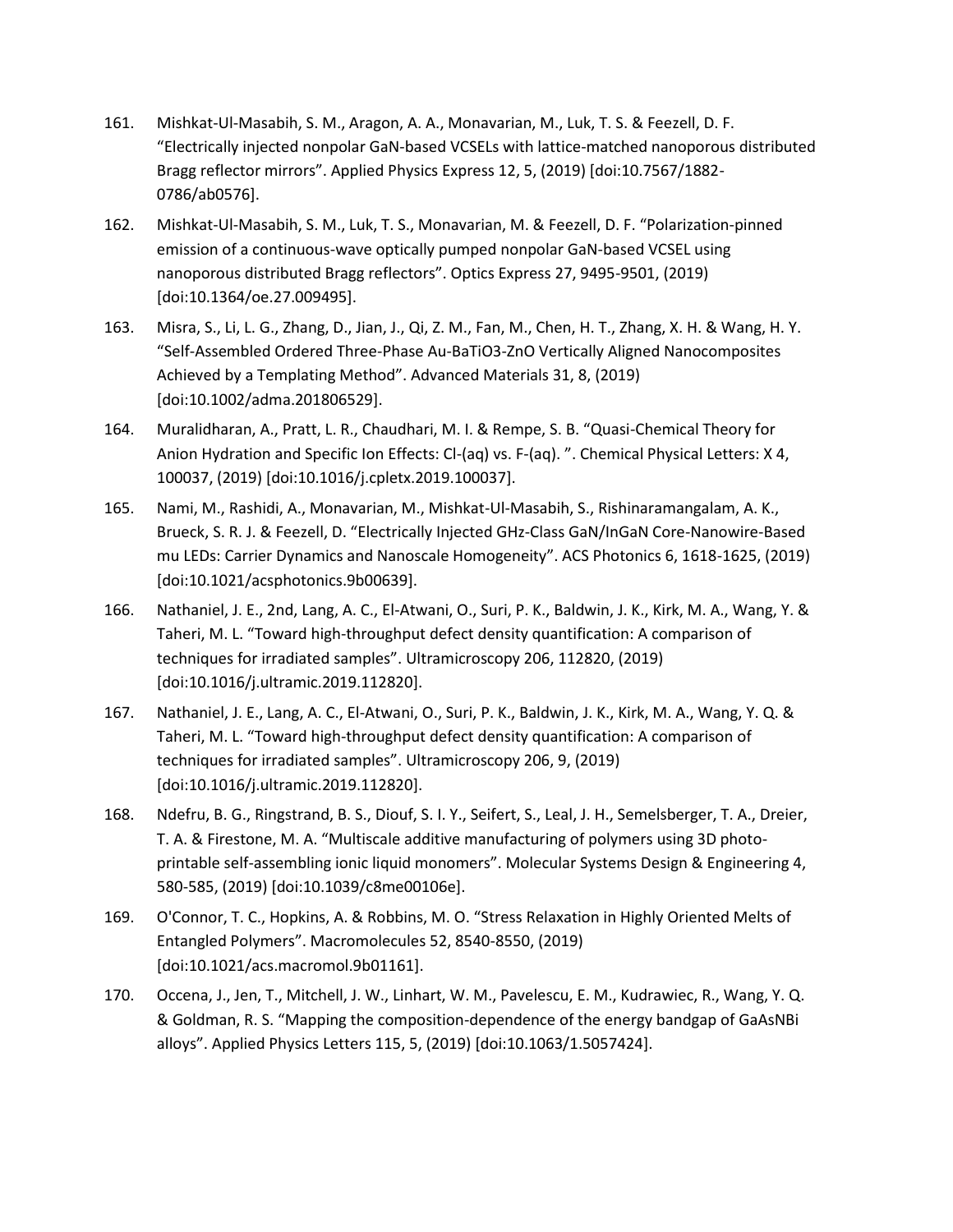- 171. Olles, J. D., Wixom, R. R., Knepper, R. & Tappan, A. S. "Observations of shock-induced chemistry with subnanosecond resolution". Applied Physics Letters 114, 5, (2019) [doi:10.1063/1.5092230].
- 172. Olson, J. Z., Schneider, S. H., Johansson, P. K., Luk, T. S. & Schlenker, C. W. "Stark Tuning Rates of Organic Carbonates Used in Electrochemical Energy Storage Devices". Journal of Physical Chemistry C 123, 11484-11492, (2019) [doi:10.1021/acs.jpcc.9b01501].
- 173. Pateras, A., Harder, R., Manna, S., Kiefer, B., Sandberg, R. L., Trugman, S., Kim, J. W., de la Venta, J., Fullerton, E. E., Shpyrko, O. G. & Fohtung, E. "Room temperature giant magnetostriction in single-crystal nickel nanowires". Npg Asia Materials 11, 7, (2019) [doi:10.1038/s41427-019-0160-8].
- 174. Paudel, B., Vasiliev, I., Hammouri, M., Karpov, D., Chen, A. P., Lauter, V. & Fohtung, E. "Strain vs. charge mediated magnetoelectric coupling across the magnetic oxide/ferroelectric interfaces". Rsc Advances 9, 13033-13041, (2019) [doi:10.1039/c9ra01503e].
- 175. Pelzman, C. & Cho, S. Y. "Wavefront detection using curved nanoscale apertures". Applied Physics Letters 114, 5, (2019) [doi:10.1063/1.5094328].
- 176. Phan, H., Kelly, T. J., Zhugayevych, A., Bazan, G. C., Nguyen, T. Q., Jarvis, E. A. & Tretiak, S. "Tuning Optical Properties of Conjugated Molecules by Lewis Acids: Insights from Electronic Structure Modeling". Journal of Physical Chemistry Letters 10, 4632-4638, (2019) [doi:10.1021/acs.jpclett.9b01572].
- 177. Phillip, N. D., Ruther, R. E., Sang, X. H., Wang, Y. Q., Unocic, R. R., Westover, A. S., Daniel, C. & Veith, G. M. "Synthesis of Ni-Rich Thin-Film Cathode as Model System for Lithium Ion Batteries". Acs Applied Energy Materials 2, 1405-1412, (2019) [doi:10.1021/acsaem.8b01982].
- 178. Phillips, M. L. F. & Harrison, W. T. A. "Synthesis and crystal structure of calcium hydrogen phosphite, CaHPO3". Acta Crystallographica Section E-Crystallographic Communications 75, 997-+, (2019) [doi:10.1107/s2056989019008235].
- 179. Piva, M. M., Thomas, S. M., Fisk, Z., Zhu, J. X., Thompson, J. D., Pagliuso, P. G. & Rosa, P. F. S. "Putative hybridization gap in CaMn2Bi2 under applied pressure". Physical Review B 100, 7, (2019) [doi:10.1103/PhysRevB.100.045108].
- 180. Piva, M. M., Zhu, W., Ronning, F., Thompson, J. D., Pagliuso, P. G. & Rosa, P. F. S. "CeAu2Bi: A new nonsymmorphic antiferromagnetic compound". Physical Review Materials 3, 6, (2019) [doi:10.1103/PhysRevMaterials.3.071202].
- 181. Podryabinkin, E. V., Tikhonov, E. V., Shapeev, A. V. & Oganov, A. R. "Accelerating crystal structure prediction by machine-learning interatomic potentials with active learning". Physical Review B 99, 7, (2019) [doi:10.1103/PhysRevB.99.064114].
- 182. Poerwoprajitno, A. R., Gloag, L., Benedetti, T. M., Cheong, S., Watt, J., Huber, D. L., Gooding, J. J. & Tilley, R. D. "Formation of Branched Ruthenium Nanoparticles for Improved Electrocatalysis of Oxygen Evolution Reaction". Small 15, 6, (2019) [doi:10.1002/smll.201804577].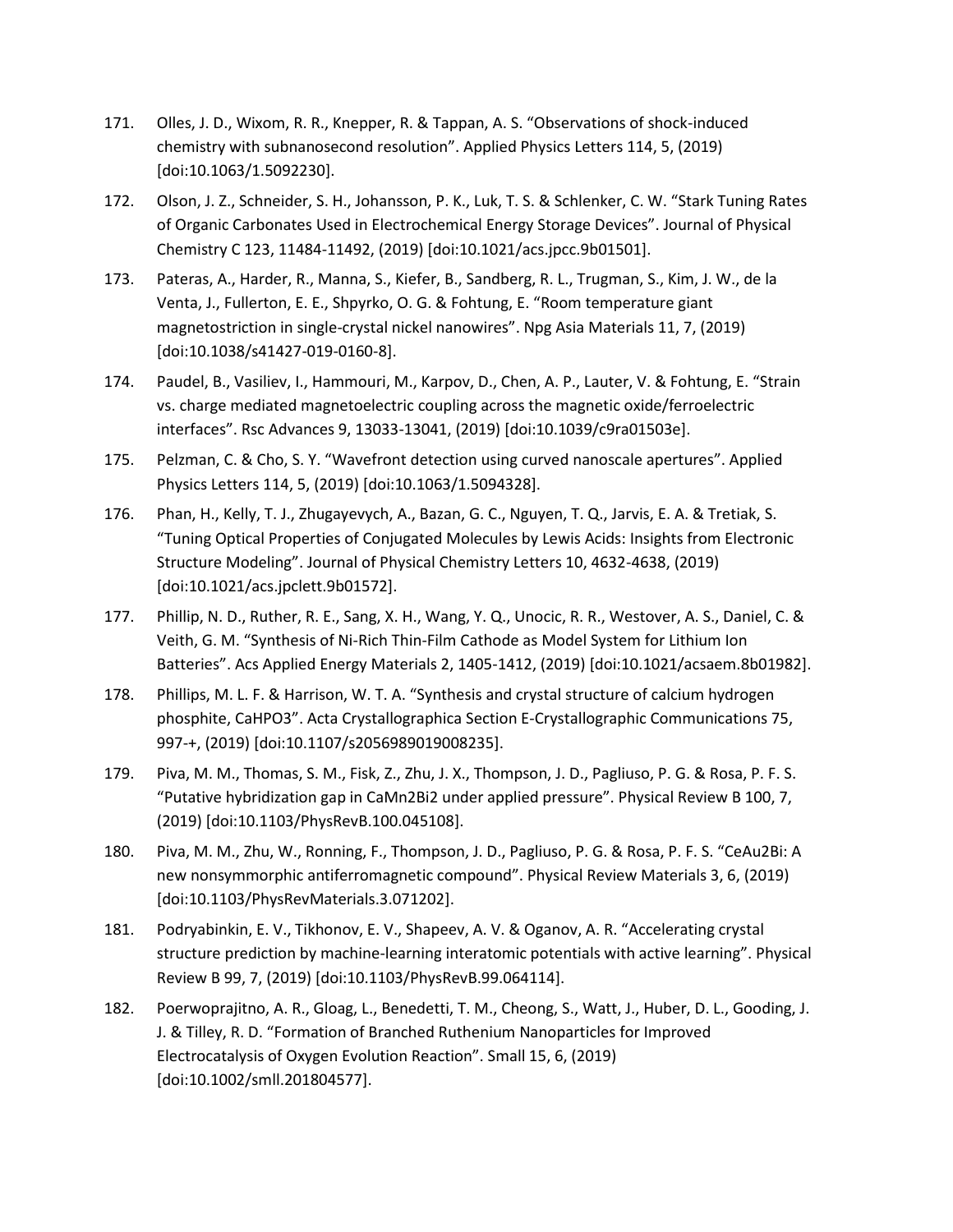- 183. Protsak, I. S., Gun'ko, V. M., Henderson, I. M., Pakhlov, E. M., Sternik, D. & Le, Z. C. "Nanostructured Amorphous Silicas Hydrophobized by Various Pathways". Acs Omega 4, 13863-13871, (2019) [doi:10.1021/acsomega.9b01508].
- 184. Protsak, I. S., Morozov, Y. M., Dong, W., Le, Z. C., Zhang, D. & Henderson, I. M. "A Si-29, H-1, and C-13 Solid-State NMR Study on the Surface Species of Various Depolymerized Organosiloxanes at Silica Surface". Nanoscale Research Letters 14, 15, (2019) [doi:10.1186/s11671-019-2982-2].
- 185. Pung, A. J., Goldflam, M. D., Burckel, D. B., Brener, I., Sinclair, M. B. & Campione, S. "Enhancing Absorption Bandwidth through Vertically Oriented Metamaterials". Applied Sciences-Basel 9, 11, (2019) [doi:10.3390/app9112223].
- 186. Qavi, S., Bandegi, A., Firestone, M. & Foudazi, R. "Polymerization in soft nanoconfinement of lamellar and reverse hexagonal mesophases". Soft Matter 15, 8238-8250, (2019) [doi:10.1039/c9sm01565e].
- 187. Qavi, S., Firestone, M. A. & Foudazi, R. "Elasticity and yielding of mesophases of block copolymers in water-oil mixtures". Soft Matter 15, 5626-5637, (2019) [doi:10.1039/c8sm02336k].
- 188. Qavi, S., Lindsay, A. P., Firestone, M. A. & Foudazi, R. "Ultrafiltration membranes from polymerization of self-assembled Pluronic block copolymer mesophases". Journal of Membrane Science 580, 125-133, (2019) [doi:10.1016/j.memsci.2019.02.060].
- 189. Qi, Y., Shojaee, S. A., Harriman, T. A., Wang, Y. Q., Mehner, A. & Lucca, D. A. "Effects of nuclear and electronic stopping powers on the conversion of hybrid silicate thin films". Nuclear Instruments & Methods in Physics Research Section B-Beam Interactions with Materials and Atoms 444, 103-106, (2019) [doi:10.1016/j.nimb.2019.02.014].
- 190. Qin, W. J., Hong, M. Q., Wang, Y. Q., Tang, J., Cai, G. X., Yin, R., Ruan, X. F., Yang, B., Jiang, C. Z. & Ren, F. "Different Radiation Tolerances of Ultrafine-Grained Zirconia-Magnesia Composite Ceramics with Different Grain Sizes". Materials 12, 11, (2019) [doi:10.3390/ma12172649].
- 191. Qin, W. J., Jin, S. X., Cao, X. Z., Wang, Y. Q., Peres, P., Choi, S. Y., Jiang, C. Z. & Ren, F. "Influence of nanochannel structure on helium-vacancy cluster evolution and helium retention". Journal of Nuclear Materials 527, 8, (2019) [doi:10.1016/j.jnucmat.2019.151822].
- 192. Ramasamy, K., Kotula, P. G., Modine, N., Brumbach, M. T., Pietryga, J. M. & Ivanov, S. A. "Cubic SnGe nanoalloys: beyond thermodynamic composition limit". Chemical Communications 55, 2773-2776, (2019) [doi:10.1039/c8cc07570k].
- 193. Ramos, M., Nogan, J., Boll, T., Kauffmann-Weiss, S., Rodriguez-Gonzalez, C. A., Enriquez-Carrejo, J. L. & Heilmaier, M. "Study of indium tin oxide-MoS2 interface by atom probe tomography". Mrs Communications 9, 1261-1266, (2019) [doi:10.1557/mrc.2019.150].
- 194. Reed, B. W., Moghadam, A. A., Bloom, R. S., Park, S. T., Monterrosa, A. M., Price, P. M., Barr, C. M., Briggs, S. A., Hattar, K., McKeown, J. T. & Masiel, D. J. "Electrostatic subframing and compressive-sensing video in transmission electron microscopy". Structural Dynamics-Us 6, 14, (2019) [doi:10.1063/1.5115162].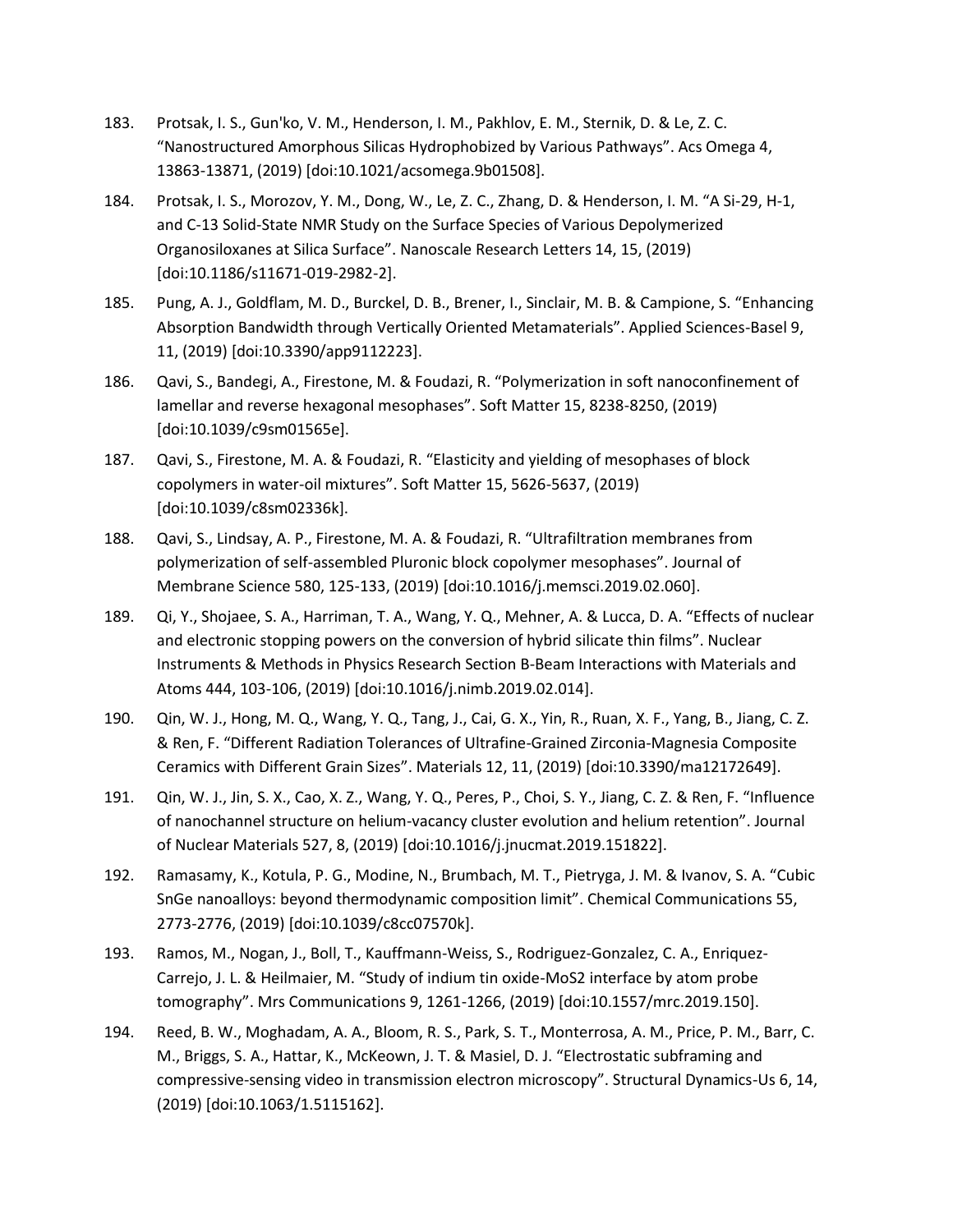- 195. Rizzi, F., Khalil, M., Jones, R. E., Templeton, J. A., Ostien, J. T. & Boyce, B. L. "Bayesian modeling of inconsistent plastic response due to material variability". Computer Methods in Applied Mechanics and Engineering 353, 183-200, (2019) [doi:10.1016/j.cma.2019.05.012].
- 196. Rochette, S., Rudolph, M., Roy, A. M., Curry, M. J., Ten Eyck, G. A., Manginell, R. P., Wendt, J. R., Pluym, T., Carr, S. M., Ward, D. R., Lilly, M. P., Carroll, M. S. & Pioro-Ladriere, M. "Quantum dots with split enhancement gate tunnel barrier control". Applied Physics Letters 114, 5, (2019) [doi:10.1063/1.5091111].
- 197. Rudolph, M., Sarabi, B., Murray, R., Carroll, M. S. & Zimmerman, N. M. "Long-term drift of Si-MOS quantum dots with intentional donor implants". Scientific Reports 9, 8, (2019) [doi:10.1038/s41598-019-43995-w].
- 198. Ruiz, I., Beechem, T. E., Smith, S., Dickens, P., Paisley, E. A., Shank, J., Howell, S. W., Sarma, R., Draper, B. L. & Goldflam, M. D. "Interface Defect Engineering for Improved Graphene-Oxide-Semiconductor Junction Photodetectors". Acs Applied Nano Materials 2, 6162-6168, (2019) [doi:10.1021/acsanm.9b00978].
- 199. Sapkota, K. R., Eley, S., Bussmann, E., Harris, C. T., Maurer, L. N. & Lu, T. M. "Creation of nanoscale magnetic fields using nano-magnet arrays". Aip Advances 9, 5, (2019) [doi:10.1063/1.5098768].
- 200. Sapkota, K. R., Lu, P., Medlin, D. L. & Wang, G. T. "High temperature synthesis and characterization of ultrathin tellurium nanostructures". Apl Materials 7, 5, (2019) [doi:10.1063/1.5109899].
- 201. Sarma, R., de Ceglia, D., Nookala, N., Vincenti, M. A., Campione, S., Wolf, O., Scalora, M., Sinclair, M. B., Belkin, M. A. & Brener, I. "Broadband and Efficient Second-Harmonic Generation from a Hybrid Dielectric Metasurface/Semiconductor Quantum-Well Structure". ACS Photonics 6, 1458-1465, (2019) [doi:10.1021/acsphotonics.9b00114].
- 202. Sartinska, L. L., Eren, T. & Efimov, A. "Formation of composite structure based on boron and indium components under concentrated light in flow of nitrogen". Advances in Applied Ceramics 118, 183-188, (2019) [doi:10.1080/17436753.2019.1574284].
- 203. Schuler, J. D., Barr, C. M., Heckman, N. M., Copeland, G., Boyce, B. L., Hattar, K. & Rupert, T. J. "In Situ High-Cycle Fatigue Reveals Importance of Grain Boundary Structure in Nanocrystalline Cu-Zr". Jom 71, 1221-1232, (2019) [doi:10.1007/s11837-019-03361-7].
- 204. Shao, S., Khonsari, M. M., Guo, S., Meng, W. J. & Li, N. "Overview: Additive Manufacturing Enabled Accelerated Design of Ni-based Alloys for Improved Fatigue Life". Additive Manufacturing 29, 13, (2019) [doi:10.1016/j.addma.2019.100779].
- 205. Shi, B. M., Nachtigallova, D., Aquino, A. J. A., Machado, F. B. C. & Lischka, H. "High-level theoretical benchmark investigations of the UV-vis absorption spectra of paradigmatic polycyclic aromatic hydrocarbons as models for graphene quantum dots". Journal of Chemical Physics 150, 13, (2019) [doi:10.1063/1.5086760].
- 206. Shi, B. M., Nachtigallova, D., Aquino, A. J. A., Machado, F. B. C. & Lischka, H. "Excited states and excitonic interactions in prototypic polycyclic aromatic hydrocarbon dimers as models for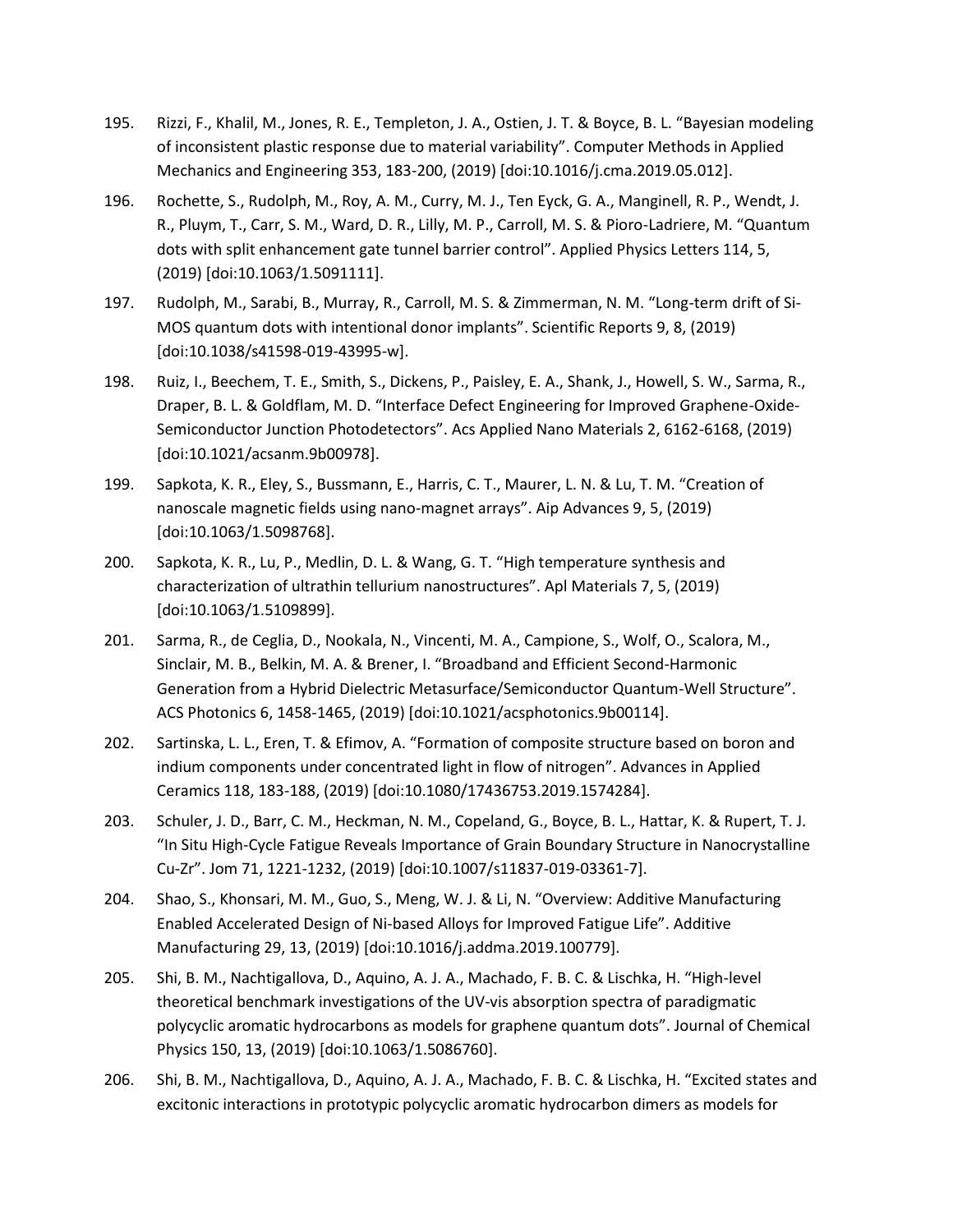graphitic interactions in carbon dots". Physical Chemistry Chemical Physics 21, 9077-9088, (2019) [doi:10.1039/c9cp00635d].

- 207. Shi, B. M., Nachtigallova, D., Aquino, A. J. A., Machado, F. B. C. & Lischka, H. "Emission Energies and Stokes Shifts for Single Polycyclic Aromatic Hydrocarbon Sheets in Comparison to the Effect of Excimer Formation". Journal of Physical Chemistry Letters 10, 5592-5597, (2019) [doi:10.1021/acs.jpclett.9b02214].
- 208. Shikder, M. R. A., Ramasubramanian, A., Maksud, M., Yurkiv, V., Yoo, J., Harris, C. T., Vasudevamurthy, G., Mashayek, F. & Subramanian, A. "Plastic recovery and self-healing in longitudinally twinned SiGe nanowires". Nanoscale 11, 8959-8966, (2019) [doi:10.1039/c9nr02073j].
- 209. Shojaee, S. A., Qi, Y., Wang, Y. Q., Prenzel, T., Mehner, A. & Lucca, D. A. "Heat treatment of ion-irradiated silica-based thin films". Nuclear Instruments & Methods in Physics Research Section B-Beam Interactions with Materials and Atoms 447, 55-58, (2019) [doi:10.1016/j.nimb.2019.03.044].
- 210. Siday, T., Vabishchevich, P. P., Hale, L., Harris, C. T., Luk, T. S., Reno, J. L., Brener, I. & Mitrofanov, O. "Terahertz Detection with Perfectly-Absorbing Photoconductive Metasurface". Nano Letters 19, 2888-2896, (2019) [doi:10.1021/acs.nanolett.8b05118].
- 211. Sifain, A. E., Wang, L. J., Tretiak, S. & Prezhdo, O. V. "Numerical tests of coherence-corrected surface hopping methods using a donor-bridge-acceptor model system". Journal of Chemical Physics 150, 8, (2019) [doi:10.1063/1.5092999].
- 212. Silani, Y., Hubert, F. & Acosta, V. M. "Stimulated Emission Depletion Microscopy with Diamond Silicon Vacancy Centers". ACS Photonics 6, 2577-2582, (2019) [doi:10.1021/acsphotonics.9b01135].
- 213. Silva, S. R., Rahman, A., Kort-Kamp, W. D., Rushton, J. J., Singleton, J., Taylor, A. J., Dalvit, D. A. R., Chen, H. T. & Azad, A. "Metasurface-based ultra-lightweight high-gain off-axis flat parabolic reflectarray for microwave beam collimation/focusing". Scientific Reports 9, 7, (2019) [doi:10.1038/s41598-019-55221-8].
- 214. Singh, S., Chang, S., Kaira, C. S., Baldwin, J. K., Mara, N. & Chawla, N. "Microstructure and mechanical properties of co-sputtered Al-SiC composites". Materials & Design 168, 10, (2019) [doi:10.1016/j.matdes.2019.107670].
- 215. Singh, S., Kaira, C. S., Bale, H., Huynh, C., Merkle, A. & Chawla, N. "In situ micropillar compression of Al/SiC nanolaminates using laboratory-based nanoscale X-ray microscopy: Effect of nanopores on mechanical behavior". Materials Characterization 150, 207-212, (2019) [doi:10.1016/j.matchar.2019.02.030].
- 216. Sirica, N., Tobey, R. I., Zhao, L. X., Chen, G. F., Xu, B., Yang, R., Shen, B., Yarotski, D. A., Bowlan, P., Trugman, S. A., Zhu, J. X., Dai, Y. M., Azad, A. K., Ni, N., Qiu, X. G., Taylor, A. J. & Prasankumar, R. P. "Tracking Ultrafast Photocurrents in the Weyl Semimetal TaAs Using THz Emission Spectroscopy". Physical Review Letters 122, 6, (2019) [doi:10.1103/PhysRevLett.122.197401].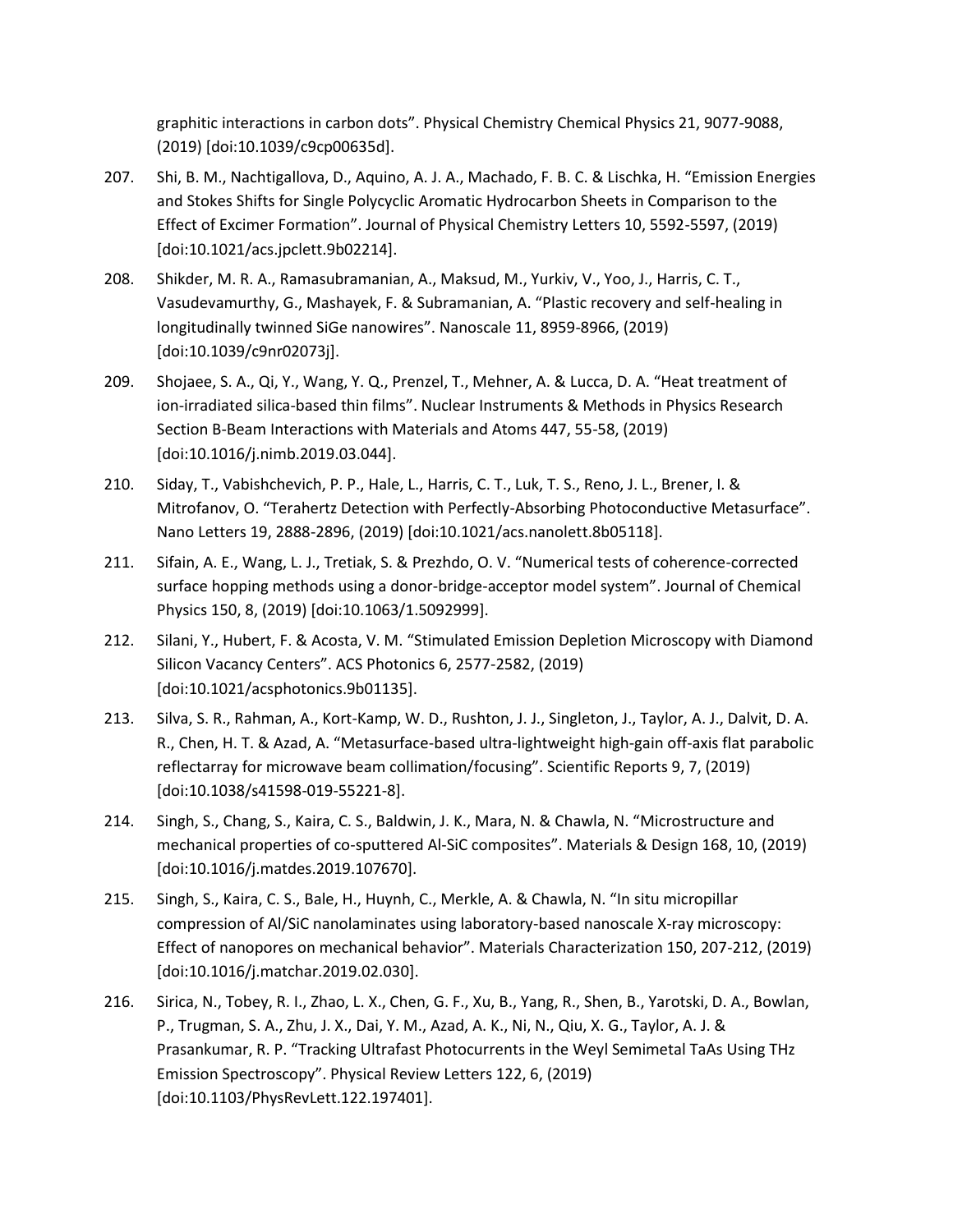- 217. Smith, J. S., Nebgen, B. T., Zubatyuk, R., Lubbers, N., Devereux, C., Barros, K., Tretiak, S., Isayev, O. & Roitberg, A. E. "Approaching coupled cluster accuracy with a general-purpose neural network potential through transfer learning". Nature Communications 10, 8, (2019) [doi:10.1038/s41467-019-10827-4].
- 218. Smith, K. A., Savva, A. I., Mao, K. Y. S., Wang, Y. Q., Tenne, D. A., Chen, D., Liu, Y. Z., Barnes, P., Deng, C. J., Butt, D. P., Wharry, J. P. & Xiong, H. "Effect of proton irradiation on anatase TiO2 nanotube anodes for lithium-ion batteries". Journal of Materials Science 54, 13221-13235, (2019) [doi:10.1007/s10853-019-03825-w].
- 219. Song, E. D., Swartzentruber, B. S., Koripella, C. R. & Martinez, J. A. "Highly Effective GeNi Alloy Contact Diffusion Barrier for BiSbTe Long-Term Thermal Exposure". Acs Omega 4, 9376-9382, (2019) [doi:10.1021/acsomega.9b00551].
- 220. Sorte, E. G., Frischknecht, A. L. & Alam, T. M. "NMR spin diffusion measurements in disordered polymers: Insights and limitations". Physical Review Materials 3, 10, (2019) [doi:10.1103/PhysRevMaterials.3.045602].
- 221. Sorte, E. G., Paren, B. A., Rodriguez, C. G., Fujimoto, C., Poirier, C., Abbott, L. J., Lynd, N. A., Winey, K. I., Frischknecht, A. L. & Alam, T. M. "Impact of Hydration and Sulfonation on the Morphology and Ionic Conductivity of Sulfonated Poly(phenylene) Proton Exchange Membranes". Macromolecules 52, 857-876, (2019) [doi:10.1021/acs.macromol.8b02013].
- 222. Srivastava, I., Peters, B. L., Lane, J. M. D., Fan, H. Y., Salerno, K. M. & Grest, G. S. "Mechanics of Gold Nanoparticle Superlattices at High Hydrostatic Pressures". Journal of Physical Chemistry C 123, 17530-17538, (2019) [doi:10.1021/acs.jpcc.9b02438].
- 223. Srivastava, I., Silbert, L. E., Grest, G. S. & Lechman, J. B. "Flow-Arrest Transitions in Frictional Granular Matter". Physical Review Letters 122, 6, (2019) [doi:10.1103/PhysRevLett.122.048003].
- 224. Sterczewski, L. A., Westberg, J., Yang, Y., Burghoff, D., Reno, J., Hu, Q. & Wysocki, G. "Terahertz hyperspectral imaging with dual chip-scale combs". Optica 6, 766-771, (2019) [doi:10.1364/optica.6.000766].
- 225. Studenikin, S., Korkusinski, M., Takahashi, M., Ducatel, J., Padawer-Blatt, A., Bogan, A., Austing, D. G., Gaudreau, L., Zawadzki, P., Sachrajda, A., Hirayama, Y., Tracy, L., Reno, J. & Hargett, T. "Electrically tunable effective g-factor of a single hole in a lateral GaAs/AlGaAs quantum dot". Communications Physics 2, 8, (2019) [doi:10.1038/s42005-019-0262-1].
- 226. Su, R. Z., Neffati, D., Cho, J. H., Li, Q., Ding, J., Wang, H. Y., Kulkarni, Y. & Zhang, X. H. "Phase transformation induced plasticity in high-strength hexagonal close packed Co with stacking faults". Scripta Materialia 173, 32-36, (2019) [doi:10.1016/j.scriptamat.2019.07.030].
- 227. Su, Y. H., Chou, K. Y., Chuang, Y., Lu, T. M. & Li, J. Y. "Electron mobility enhancement in an undoped Si/SiGe heterostructure by remote carrier screening". Journal of Applied Physics 125, 9, (2019) [doi:10.1063/1.5094848].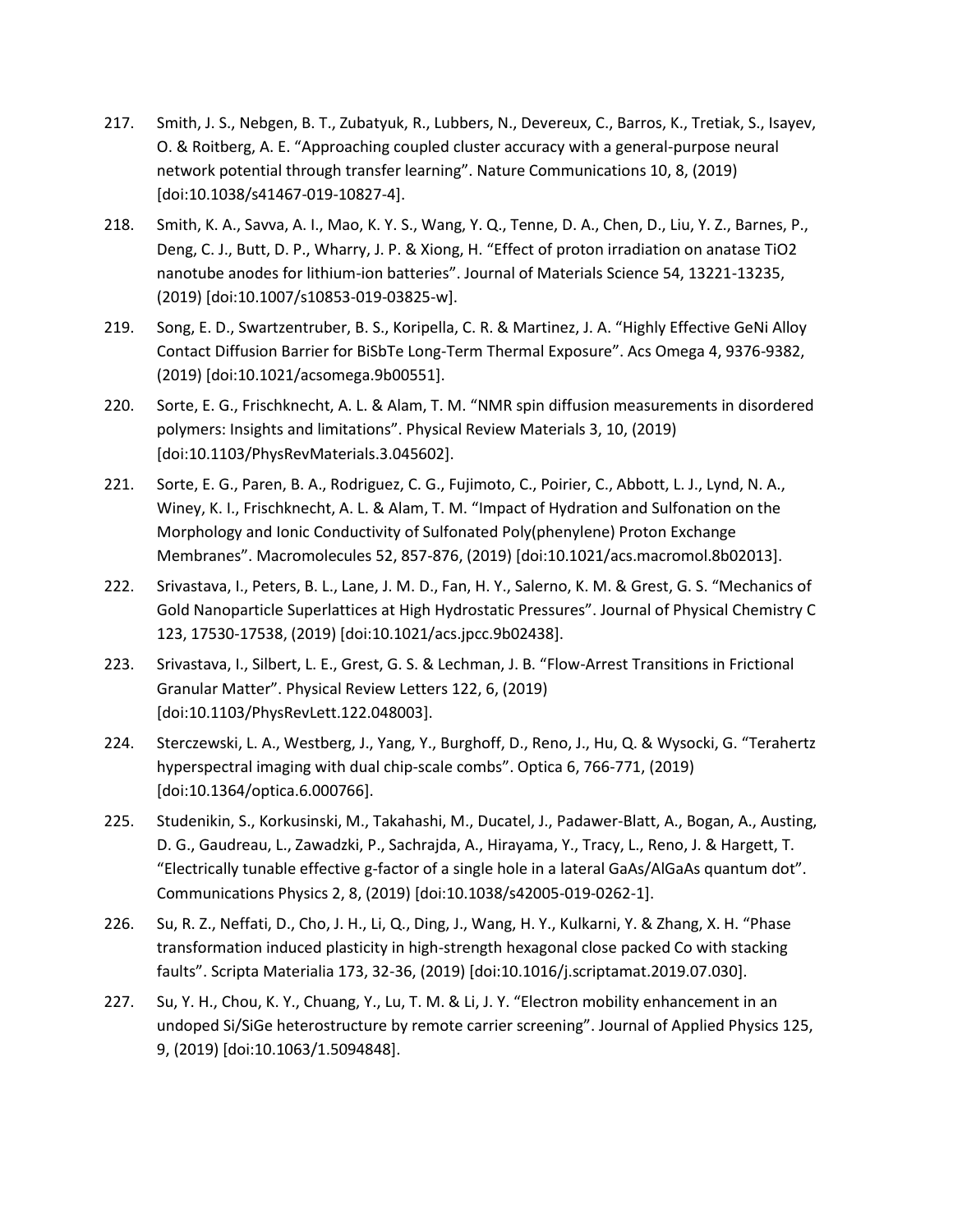- 228. Sun, C., Sprouster, D. J., Zhang, Y. F., Chen, D., Wang, Y. Q., Ecker, L. E. & Gan, J. "Formation window of gas bubble superlattice in molybdenum under ion implantation". Physical Review Materials 3, 10, (2019) [doi:10.1103/PhysRevMaterials.3.103607].
- 229. Tanaka, A., Choi, W., Chen, R. J., Liu, R., Mook, W. M., Jungjohann, K. L., Yu, P. K. L. & Dayeh, S. A. "Structural and electrical characterization of thick GaN layers on Si, GaN, and engineered substrates". Journal of Applied Physics 125, 12, (2019) [doi:10.1063/1.5049393].
- 230. Tang, Y. F., Grest, G. S. & Cheng, S. F. "Control of Stratification in Drying Particle Suspensions via Temperature Gradients". Langmuir 35, 4296-4304, (2019) [doi:10.1021/acs.langmuir.8b03659].
- 231. Tang, Y. F., Grest, G. S. & Cheng, S. F. "Stratification of drying particle suspensions: Comparison of implicit and explicit solvent simulations". Journal of Chemical Physics 150, 9, (2019) [doi:10.1063/1.5066035].
- 232. Taylor, C. A., Briggs, S., Greaves, G., Monterrosa, A., Aradi, E., Sugar, J. D., Robinson, D. B., Hattar, K. & Hinks, J. A. "Investigating Helium Bubble Nucleation and Growth through Simultaneous In-Situ Cryogenic, Ion Implantation, and Environmental Transmission Electron Microscopy". Materials 12, 9, (2019) [doi:10.3390/ma12162618].
- 233. Taylor, C. A., Nenoff, T. M., Pratt, S. H. & Hattar, K. "Synthesis of complex rare earth nanostructures using in situ liquid cell transmission electron microscopy". Nanoscale Advances 1, 2229-2239, (2019) [doi:10.1039/c9na00197b].
- 234. Thomas, K., Mohanty, G., Wehrs, J., Taylor, A. A., Pathak, S., Casari, D., Schwiedrzik, J., Mara, N., Spolenak, R. & Michler, J. "Elevated and cryogenic temperature micropillar compression of magnesium-niobium multilayer films". Journal of Materials Science 54, 10884-10901, (2019) [doi:10.1007/s10853-019-03422-x].
- 235. Thrower, S. L., Kandala, S. K., Fuentes, D., Stefan, W., Sowko, N., Huang, M., Mathieu, K. & Hazle, J. D. "A compressed sensing approach to immobilized nanoparticle localization for superparamagnetic relaxometry". Physics in Medicine and Biology 64, 13, (2019) [doi:10.1088/1361-6560/ab3c06].
- 236. Tracy, L. A., Reno, J. L., Fallahi, S. & Manfra, M. J. "Integrated high electron mobility transistors in GaAs/AlGaAs heterostructures for amplification at sub-Kelvin temperatures". Applied Physics Letters 114, 5, (2019) [doi:10.1063/1.5083818].
- 237. Tukachev, N. V., Maslennikov, D. R., Sosorev, A. Y., Tretiak, S. & Zhugayevych, A. "Ground-State Geometry and Vibrations of Polyphenylenevinylene Oligomers". Journal of Physical Chemistry Letters 10, 3232-3239, (2019) [doi:10.1021/acs.jpclett.9b01200].
- 238. Uberuaga, B. P., Dholabhai, P. P., Pilania, G. & Chen, A. P. "Semicoherent oxide heterointerfaces: Structure, properties, and implications". Apl Materials 7, 9, (2019) [doi:10.1063/1.5121027].
- 239. VanDelinder, V., Imam, Z. I. & Bachand, G. "Kinesin motor density and dynamics in gliding microtubule motility". Scientific Reports 9, 9, (2019) [doi:10.1038/s41598-019-43749-8].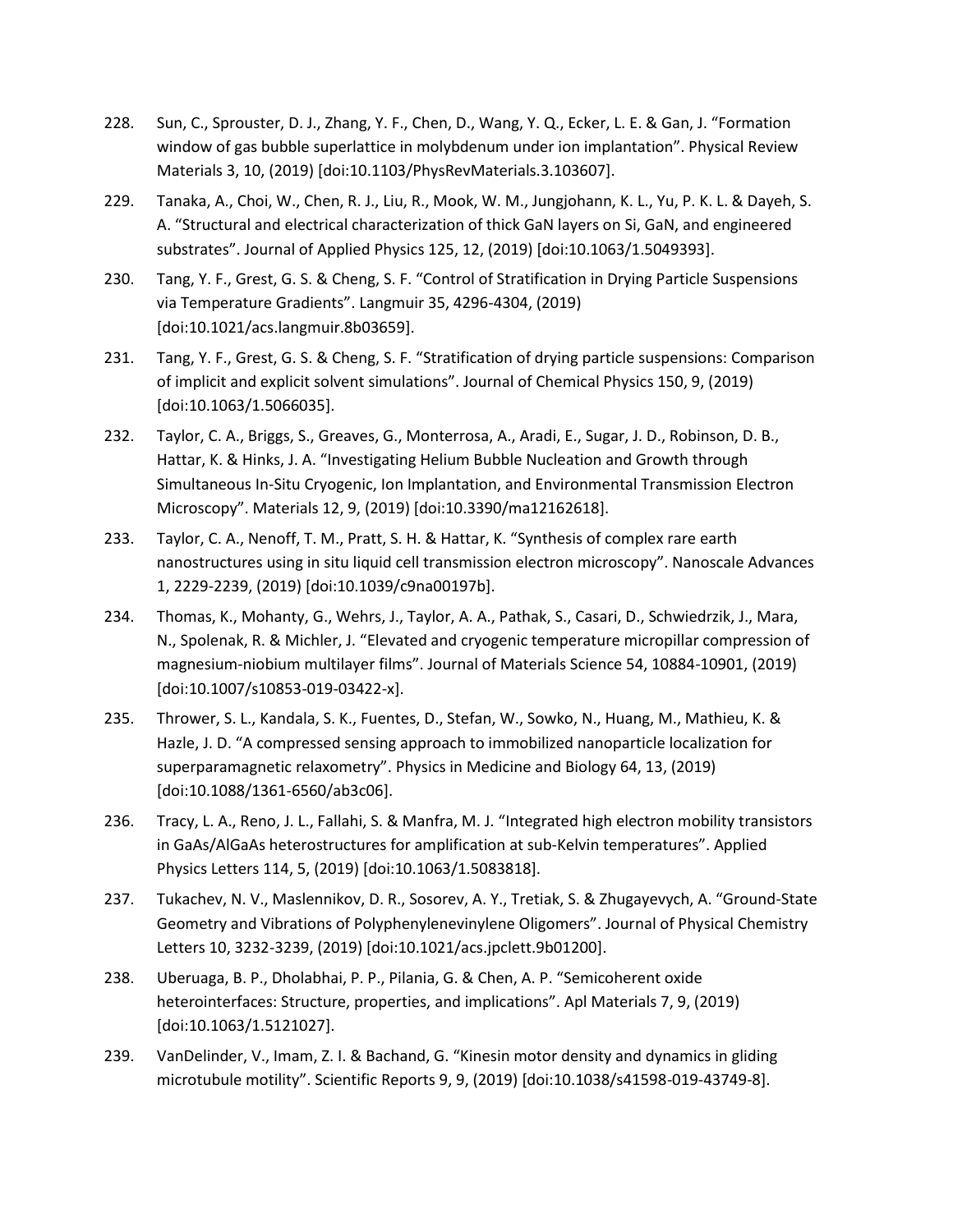- 240. Vizoso, D., Deo, C. & Dingreville, R. "Scaling laws and stability of nano-sized defect clusters in niobium via atomistic simulations and statistical analysis". Journal of Materials Science 54, 14002-14028, (2019) [doi:10.1007/s10853-019-03885-y].
- 241. Wang, B. B., Nakano, A., Vashishta, P. D. & Kalia, R. K. "Nanoindentation on Monolayer MoS2 Kirigami". Acs Omega 4, 9952-9956, (2019) [doi:10.1021/acsomega.9b00771].
- 242. Wang, C. F., Habteyes, T. G., Luk, T. S., Klem, J. F., Brener, I., Chen, H. T. & Mitrofanov, O. "Observation of Intersubband Polaritons in a Single Nanoantenna Using Nano-FTIR Spectroscopy". Nano Letters 19, 4620-4626, (2019) [doi:10.1021/acs.nanolett.9b01623].
- 243. Wang, W., Yang, X. D., Luk, T. S. & Gao, J. "Enhanced quantum dots spontaneous emission with metamaterial perfect absorbers". Applied Physics Letters 114, 5, (2019) [doi:10.1063/1.5081688].
- 244. Wang, X., Barr, C. M., Jin, K., Bei, H. B., Hattar, K., Weber, W. J., Zhang, Y. W. & More, K. L. "Defect evolution in Ni and NiCoCr by in situ 2.8 MeV Au irradiation". Journal of Nuclear Materials 523, 502-509, (2019) [doi:10.1016/j.jnucmat.2019.05.026].
- 245. Wang, X. J., Jian, J., Zhou, Z. G., Fan, C. C., Dai, Y. M., Li, L. G., Huang, J. J., Sun, J. N., Donohue, A., Bermel, P., Zhang, X. H., Chen, H. T. & Wang, H. Y. "Self-Assembled Ag-TiN Hybrid Plasmonic Metamaterial: Tailorable Tilted Nanopillar and Optical Properties". Advanced Optical Materials 7, 9, (2019) [doi:10.1002/adom.201801180].
- 246. Wang, Z., Yi, S., Chen, A., Zhou, M., Luk, T. S., James, A., Nogan, J., Ross, W., Joe, G., Shahsafi, A., Wang, K. X., Kats, M. A. & Yu, Z. F. "Single-shot on-chip spectral sensors based on photonic crystal slabs". Nature Communications 10, 6, (2019) [doi:10.1038/s41467-019-08994-5].
- 247. Wang, Z. H., Hoffbauer, M. A., Hollmann, E. M., Sun, Z., Wang, Y. M., Eidietis, N. W., Hu, J. S., Maingi, R., Menard, J. E. & Xu, X. Q. "Hollow pellet injection for magnetic fusion". Nuclear Fusion 59, 11, (2019) [doi:10.1088/1741-4326/ab19eb].
- 248. Watt, J., Huber, D. L. & Stewart, P. L. "Soft matter and nanomaterials characterization by cryogenic transmission electron microscopy". Mrs Bulletin 44, 942-948, (2019) [doi:10.1557/mrs.2019.285].
- 249. Weck, P. F., Kim, E., Gordon, M. E., Greathouse, J. A., Meserole, S. P. & Bryan, C. R. "Elucidating Structure-Spectral Property Relationships of Negative Thermal Expansion Zr-2(WO4)(PO4)(2): A First-Principles Study with Experimental Validation". Journal of Physical Chemistry C 123, 21607-21616, (2019) [doi:10.1021/acs.jpcc.9b06069].
- 250. Wei, G., Ren, F., Fang, J. Z., Hu, W. Y., Gao, F., Qin, W. J., Cheng, T., Wang, Y. Q., Jiang, C. Z. & Deng, H. Q. "Understanding the release of helium atoms from nanochannel tungsten: a molecular dynamics simulation". Nuclear Fusion 59, 11, (2019) [doi:10.1088/1741- 4326/ab14c7].
- 251. Wei, W. B., Bai, F. & Fan, H. Y. "Surfactant-Assisted Cooperative Self-Assembly of Nanoparticles into Active Nanostructures". Iscience 11, 272-293, (2019) [doi:10.1016/j.isci.2018.12.025].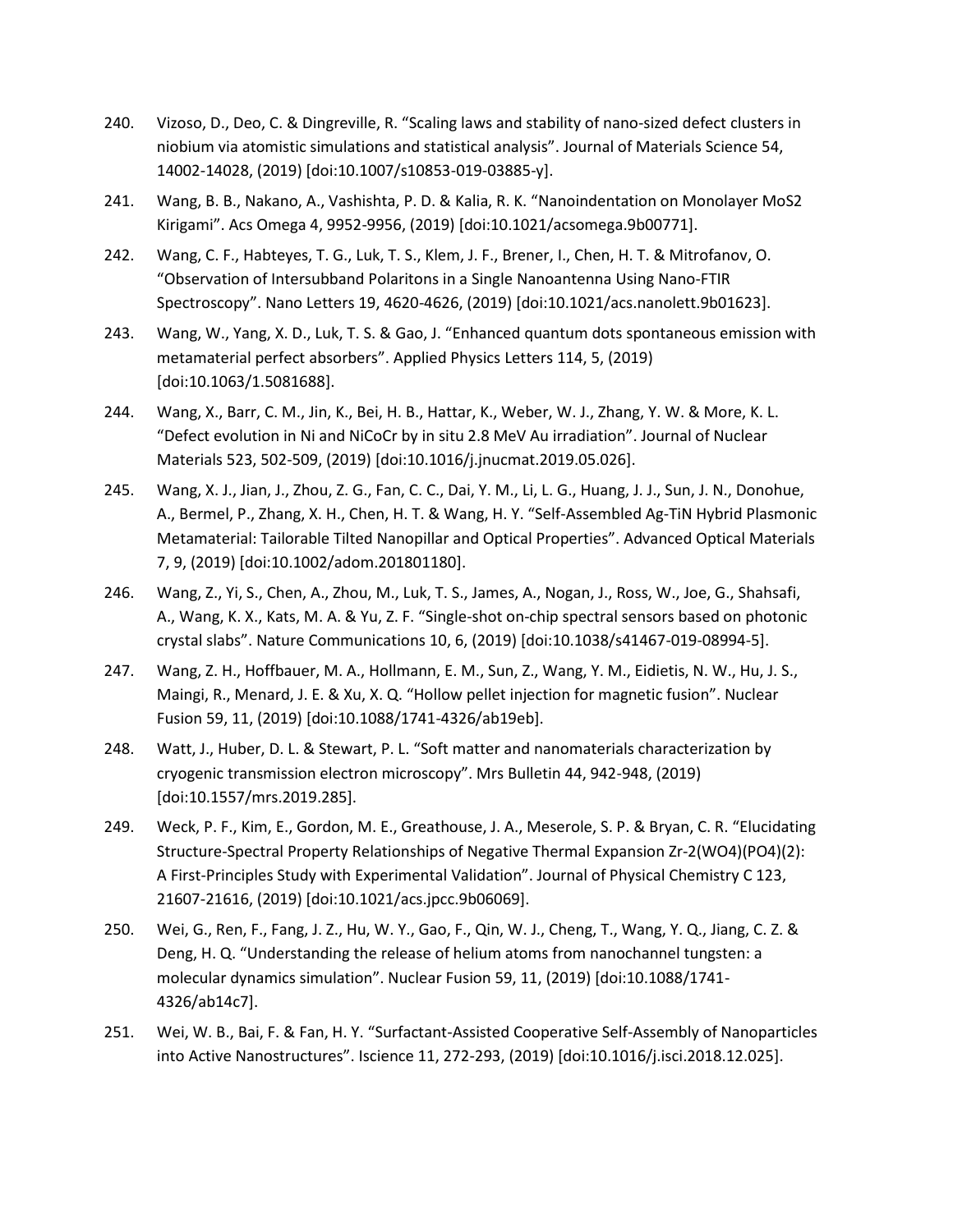- 252. Wei, W. B., Bai, F. & Fan, H. Y. "Oriented Gold Nanorod Arrays: Self-Assembly and Optoelectronic Applications". Angewandte Chemie-International Edition 58, 11956-11966, (2019) [doi:10.1002/anie.201902620].
- 253. Wei, W. B., Sun, J. J. & Fan, H. Y. "Cooperative self-assembly of porphyrins and derivatives". Mrs Bulletin 44, 178-182, (2019) [doi:10.1557/mrs.2019.39].
- 254. Woerner, M., Somma, C., Reimann, K., Elsaesser, T., Liu, P. Q., Yang, Y. M., Reno, J. L. & Brener, I. "Terahertz Driven Amplification of Coherent Optical Phonons in GaAs Coupled to a Metasurface". Physical Review Letters 122, 12, (2019) [doi:10.1103/PhysRevLett.122.107402].
- 255. Wong, H. M. K., Yan, Z. Z., Hallman, K. A., Marvel, R. E., Prasankumar, R. P., Haglund, R. F. & Helmy, A. S. "Broadband, Integrated, Micron-Scale, All-Optical Si3N4/VO2 Modulators with pJ Switching Energy". ACS Photonics 6, 2734-2740, (2019) [doi:10.1021/acsphotonics.9b00708].
- 256. Wu, W., Dass, C. K., Hendrickson, J. R., Montano, R. D., Fischer, R. E., Zhang, X. T., Choudhury, T. H., Redwing, J. M., Wang, Y. Q. & Pettes, M. T. "Locally defined quantum emission from epitaxial few-layer tungsten diselenide". Applied Physics Letters 114, 5, (2019) [doi:10.1063/1.5091779].
- 257. Wu, W., Morales-Acosta, M. D., Wang, Y. Q. & Pettes, M. T. "Isotope Effect in Bilayer WSe2". Nano Letters 19, 1527-1533, (2019) [doi:10.1021/acs.nanolett.8b04269].
- 258. Xu, W. D., Xie, L. J., Zhu, J. F., Tang, L. H., Singh, R., Wang, C., Ma, Y. G., Chen, H. T. & Ying, Y. B. "Terahertz biosensing with a graphene-metamaterial heterostructure platform". Carbon 141, 247-252, (2019) [doi:10.1016/j.carbon.2018.09.050].
- 259. Yang, C. & Kaspi, R. "Design guidelines for on-chip unstable resonator cavity to suppress filamentation in GaSb-based diode lasers". Journal of Applied Physics 125, 5, (2019) [doi:10.1063/1.5100268].
- 260. Yang, Y. M., Lu, J., Manjavacas, A., Luk, T. S., Liu, H. Z., Kelley, K., Maria, J. P., Runnerstrom, E. L., Sinclair, M. B., Ghimire, S. & Brener, I. "High-harmonic generation from an epsilon-near-zero material". Nature Physics 15, 1022-+, (2019) [doi:10.1038/s41567-019-0584-7].
- 261. Yazdani, S., Huan, T. D., Liu, Y. F., Kashfi-Sadabad, R., Montano, R. D., He, J. & Pettes, M. T. "Highly charged interface trap states in PbS1-x govern electro-thermal transport". Apl Materials 7, 9, (2019) [doi:10.1063/1.5096786].
- 262. Yazdani, S., Kim, H. Y. & Pettes, M. T. "A High Temperature Instrument for Consecutive Measurements of Thermal Conductivity, Electrical Conductivity, and Seebeck Coefficient". Journal of Heat Transfer-Transactions of the Asme 141, 12, (2019) [doi:10.1115/1.4043572].
- 263. Zachman, M. J., de Jonge, N., Fischer, R., Jungjohann, K. L. & Perea, D. E. "Cryogenic specimens for nanoscale characterization of solid-liquid interfaces". Mrs Bulletin 44, 949-955, (2019) [doi:10.1557/mrs.2019.289].
- 264. Zhang, S. H., Taylor, M. K., Jiang, L. C., Ren, H. & Zhu, G. S. "Light Hydrocarbon Separations Using Porous Organic Framework Materials". Chemistry-a European Journal, 18, (2019) [doi:10.1002/chem.201904455].